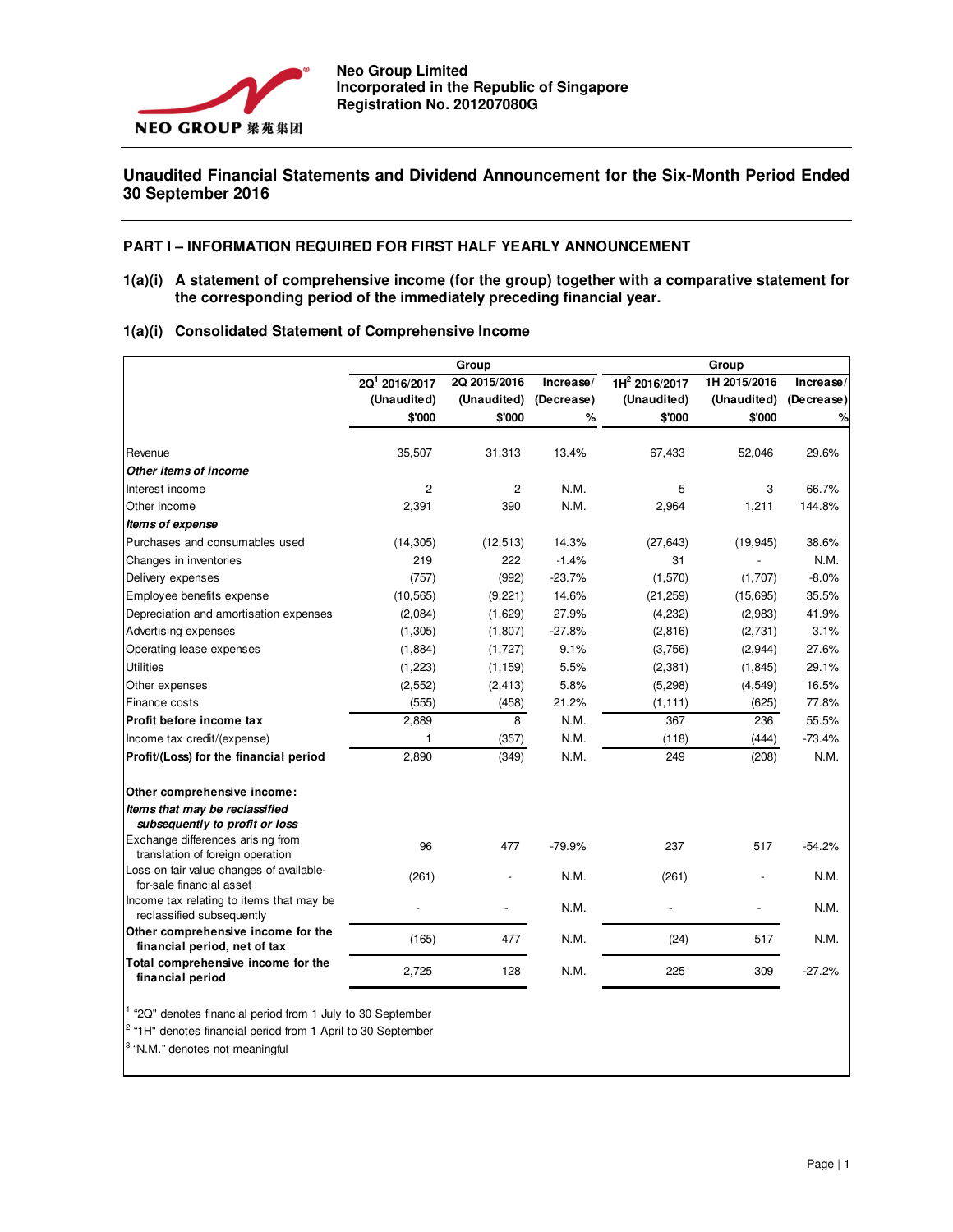|                                                |              | Group        |            |              | Group        |            |
|------------------------------------------------|--------------|--------------|------------|--------------|--------------|------------|
|                                                | 2Q 2016/2017 | 2Q 2015/2016 | Increase/  | 1H 2016/2017 | 1H 2015/2016 | Increase/  |
|                                                | (Unaudited)  | (Unaudited)  | (Decrease) | (Unaudited)  | (Unaudited)  | (Decrease) |
|                                                | \$'000       | \$'000       | %          | \$'000       | \$'000       | %          |
| Profit/(Loss) attributable to:                 |              |              |            |              |              |            |
| Owners of the parent                           | 2,951        | 73           | N.M.       | 439          | 265          | 65.7%      |
| Non-controlling interests                      | (61)         | (422)        | $-85.5%$   | (190)        | (473)        | $-59.8%$   |
|                                                | 2,890        | (349)        | N.M.       | 249          | (208)        | N.M.       |
| Total comprehensive income<br>attributable to: |              |              |            |              |              |            |
| Owners of the parent                           | 2,742        | 343          | N.M.       | 308          | 549          | $-43.9%$   |
| Non-controlling interests                      | (17)         | (215)        | $-92.1%$   | (83)         | (240)        | $-65.4%$   |
|                                                | 2,725        | 128          | N.M.       | 225          | 309          | $-27.2%$   |
|                                                |              |              |            |              |              |            |

# **1(a)(ii) Notes to Consolidated Statement of Comprehensive Income**

Profit/(Loss) for the financial period is arrived at after crediting/(charging) the following:

|                                                             |              | Group                  |           | Group        |                        |           |  |
|-------------------------------------------------------------|--------------|------------------------|-----------|--------------|------------------------|-----------|--|
|                                                             | 2Q 2016/2017 | 2Q 2015/2016           | Increase/ | 1H 2016/2017 | 1H 2015/2016           | Increase/ |  |
|                                                             | (Unaudited)  | (Unaudited) (Decrease) |           | (Unaudited)  | (Unaudited) (Decrease) |           |  |
|                                                             | \$'000       | \$'000                 | %         | \$'000       | \$'000                 | %         |  |
|                                                             |              |                        |           |              |                        |           |  |
| Interest income                                             | 2            | 2                      | N.M.      | 5            | 3                      | 66.7%     |  |
| Dividend income                                             |              | 11                     | $-100.0%$ | 11           | 18                     | $-38.9%$  |  |
| Fair value gain on derivative financial<br>instruments      |              |                        | N.M.      | 23           |                        | N.M.      |  |
| Gain on disposal of assets classified as<br>held for sale   | 1,817        |                        | N.M.      | 1,817        | 672                    | 170.4%    |  |
| Government grants                                           | 174          | 215                    | $-19.1%$  | 357          | 276                    | 29.3%     |  |
| Rental income                                               | 210          | 50                     | 320.0%    | 357          | 97                     | 268.0%    |  |
| Utilities income                                            |              |                        | N.M.      |              | 3                      | $-100.0%$ |  |
| Bad third parties trade receivables<br>written off          | (1)          |                        | N.M.      | (3)          |                        | N.M.      |  |
| Depreciation of property, plant and<br>equipment            | (1,984)      | (1,581)                | 25.5%     | (4,055)      | (2,907)                | 39.5%     |  |
| Depreciation of investment properties                       | (19)         | (5)                    | 280.0%    | (38)         | (11)                   | 245.5%    |  |
| Amortisation of intangible assets                           | (81)         | (43)                   | 88.4%     | (139)        | (65)                   | 113.8%    |  |
| Foreign exchange loss, net                                  | (126)        |                        | N.M.      | (320)        |                        | N.M.      |  |
| Gain/(loss) on disposal of property, plant<br>and equipment | 31           |                        | N.M.      | 172          | (5)                    | N.M.      |  |
| Plant and equipment written off                             | (5)          |                        | N.M.      | (5)          | (3)                    | 66.7%     |  |
| Finance costs                                               | (555)        | (458)                  | 21.2%     | (1, 111)     | (625)                  | 77.8%     |  |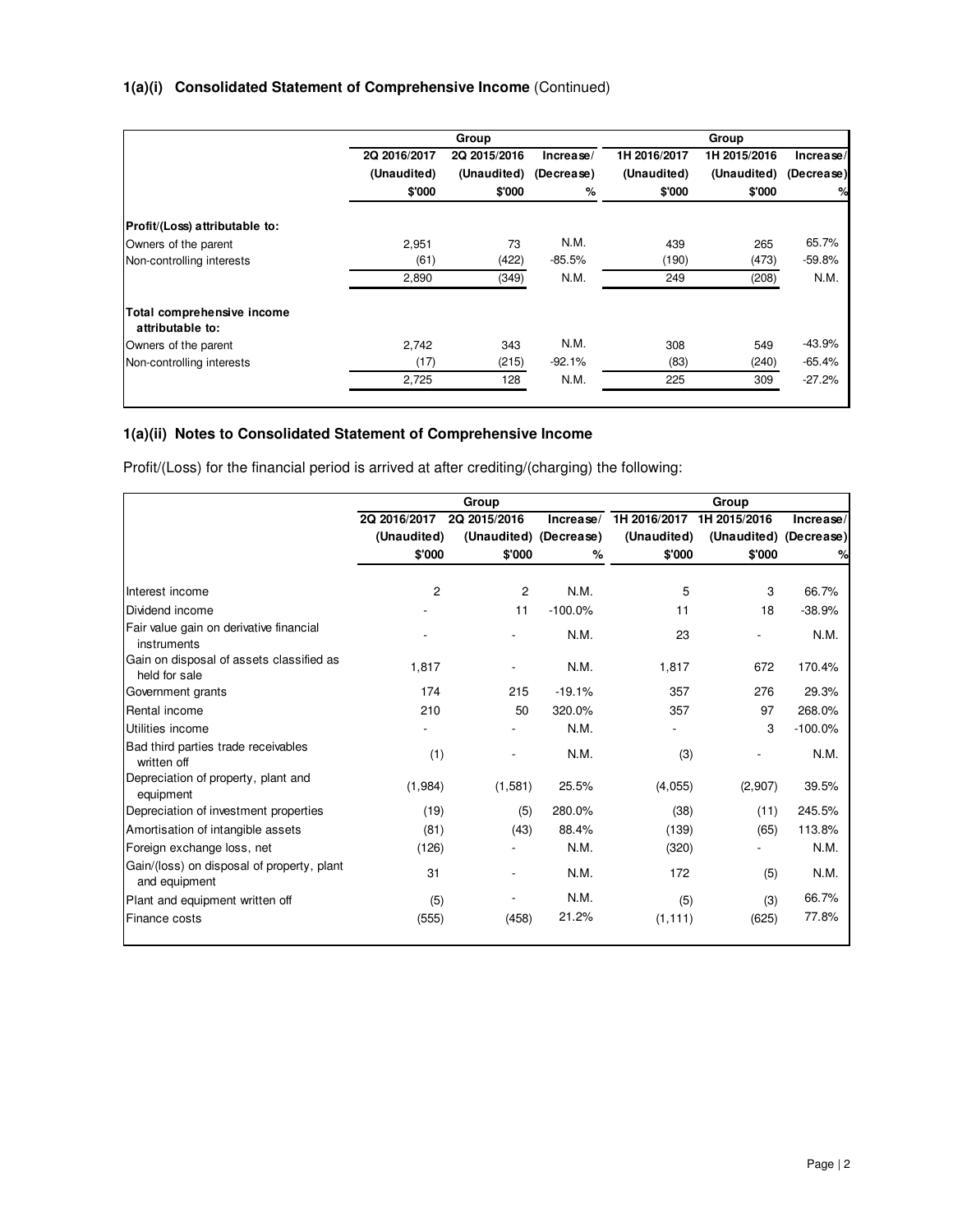**1(b)(i) A Statement of Financial Position (for the issuer and group), together with a comparative statement as at the end of the immediately preceding financial year.** 

# **1(b)(i) Statements of Financial Position**

|                                                | Group       |           | Company     |           |
|------------------------------------------------|-------------|-----------|-------------|-----------|
|                                                | As at       |           | As at       |           |
|                                                | 30/9/2016   | 31/3/2016 | 30/9/2016   | 31/3/2016 |
|                                                | (Unaudited) | (Audited) | (Unaudited) | (Audited) |
|                                                | \$'000      | \$'000    | \$'000      | \$'000    |
| <b>ASSETS</b>                                  |             |           |             |           |
| <b>Current assets</b>                          |             |           |             |           |
| Inventories                                    | 5,835       | 9,044     |             |           |
| Trade and other receivables                    | 15,923      | 16,491    | 3,353       | 6,551     |
| Prepayments                                    | 573         | 759       | 16          | 11        |
| Cash and cash equivalents                      | 10,490      | 12,176    | 555         | 378       |
|                                                | 32,821      | 38,470    | 3,924       | 6,940     |
| Assets classified as held for sale             |             | 1,043     |             |           |
| <b>Total current assets</b>                    | 32,821      | 39,513    | 3,924       | 6,940     |
|                                                |             |           |             |           |
| <b>Non-current assets</b>                      |             |           |             |           |
| Property, plant and equipment                  | 90,592      | 75,884    | 12          | 14        |
| Investment properties                          | 2,748       | 2,787     |             |           |
| Intangible assets                              | 9,476       | 9,608     | 7           | 10        |
| Investments in subsidiaries                    |             |           | 25,514      | 21,351    |
| Other receivables                              | 227         | 197       | 2,211       | 2,211     |
| Available-for-sale financial asset             | 369         | 630       | 369         | 630       |
| <b>Total non-current assets</b>                | 103,412     | 89,106    | 28,113      | 24,216    |
| <b>TOTAL ASSETS</b>                            | 136,233     | 128,619   | 32,037      | 31,156    |
|                                                |             |           |             |           |
| <b>EQUITY</b>                                  |             |           |             |           |
| <b>Capital and reserves</b>                    |             |           |             |           |
| Share capital                                  | 7,899       | 7,899     | 7,899       | 7,899     |
| Merger reserves                                | (326)       | (326)     |             |           |
| Fair value adjustment account                  | (261)       |           | (261)       |           |
| Foreign currency translation reserve           | 280         | 150       |             |           |
| Retained earnings                              | 21,854      | 22,874    | 2,025       | 3,748     |
| Equity attributable to owners of<br>the parent | 29,446      | 30,597    | 9,663       | 11,647    |
| Non-controlling interests                      | 7,077       | 5,660     |             |           |
| <b>TOTAL EQUITY</b>                            | 36,523      | 36,257    | 9,663       | 11,647    |
|                                                |             |           |             |           |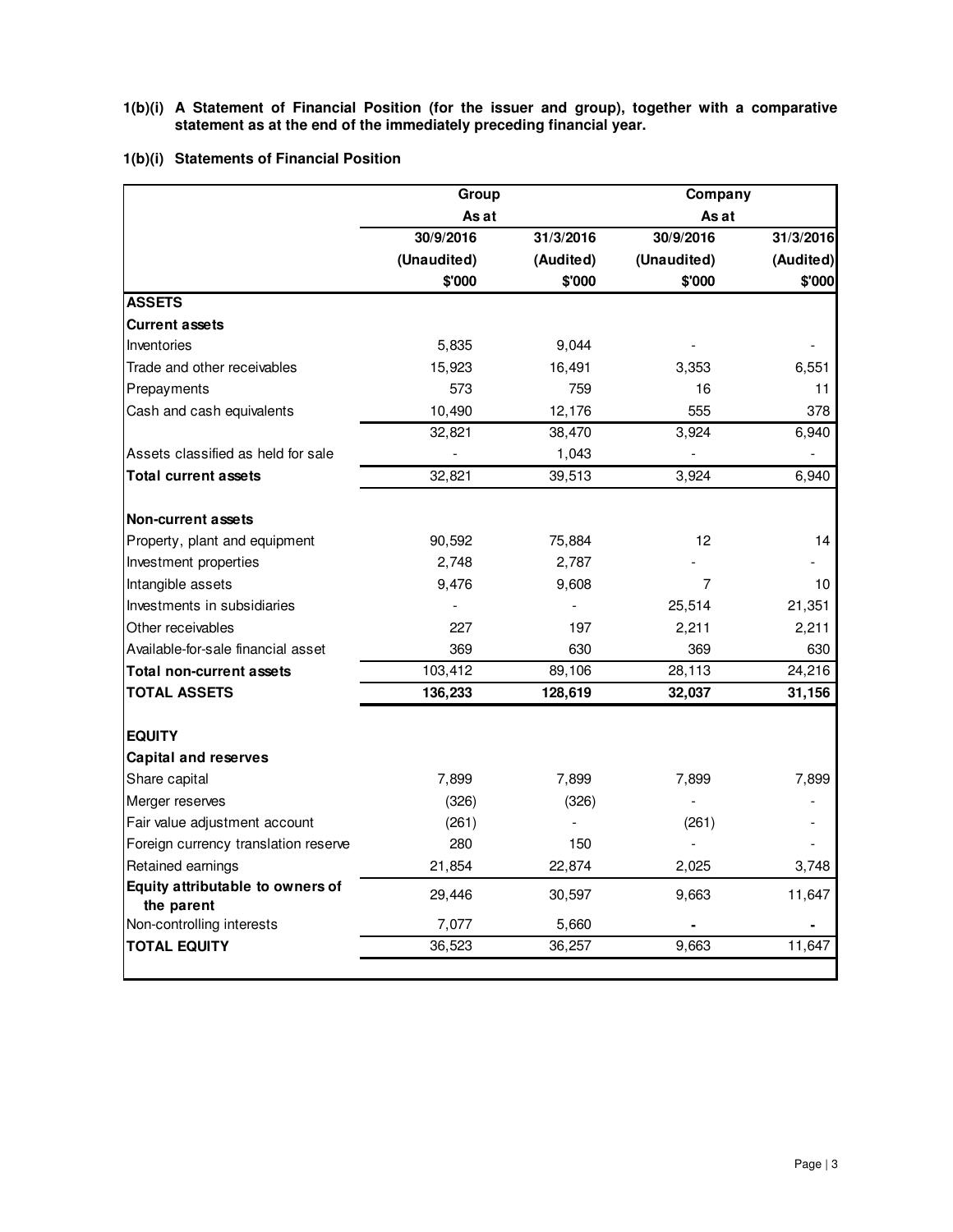# **1(b)(i) Statements of Financial Position** (Continued)

|                                      | Group       |           | Company     |           |  |
|--------------------------------------|-------------|-----------|-------------|-----------|--|
|                                      | As at       |           | As at       |           |  |
|                                      | 30/9/2016   | 31/3/2016 | 30/9/2016   | 31/3/2016 |  |
|                                      | (Unaudited) | (Audited) | (Unaudited) | (Audited) |  |
|                                      | \$'000      | \$'000    | \$'000      | \$'000    |  |
| <b>LIABILITIES</b>                   |             |           |             |           |  |
| <b>Current liabilities</b>           |             |           |             |           |  |
| Trade and other payables             | 14,809      | 19,298    | 3,242       | 5,083     |  |
| Provisions                           | 437         | 400       |             |           |  |
| Bank borrowings                      | 31,030      | 30,883    |             |           |  |
| Finance lease payables               | 1,904       | 2,012     |             |           |  |
| Derivative financial liabilities     |             | 82        |             |           |  |
| Income tax payable                   | 1,025       | 1,520     | 23          | 23        |  |
| <b>Total current liabilities</b>     | 49,205      | 54,195    | 3,265       | 5,106     |  |
| <b>Non-current liabilities</b>       |             |           |             |           |  |
| Other payables                       | 1,500       |           | 19,109      | 14,403    |  |
| Bank borrowings                      | 41,886      | 30,995    |             |           |  |
| Finance lease payables               | 2,444       | 2,494     |             |           |  |
| Deferred tax liabilities             | 4,675       | 4,678     |             |           |  |
| <b>Total non-current liabilities</b> | 50,505      | 38,167    | 19,109      | 14,403    |  |
| <b>TOTAL LIABILITIES</b>             | 99,710      | 92,362    | 22,374      | 19,509    |  |
| <b>TOTAL EQUITY AND LIABILITIES</b>  | 136,233     | 128,619   | 32,037      | 31,156    |  |
|                                      |             |           |             |           |  |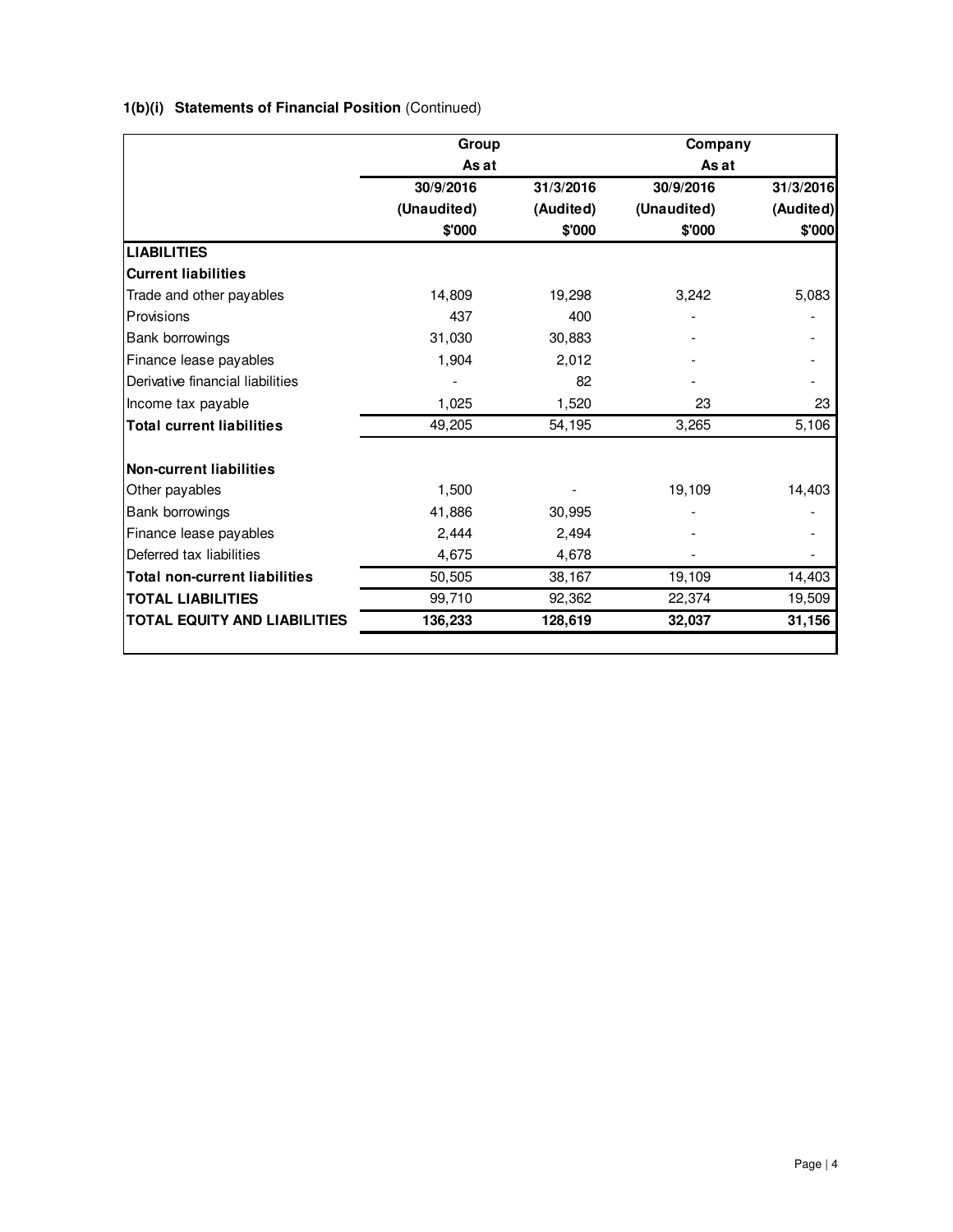# **1(b)(ii) Aggregate amount of group's borrowings and debt securities**

| Amount repayable in one year or less, or on demand | As at 30/09/2016 |                  | As at 31/03/2016 |                  |  |
|----------------------------------------------------|------------------|------------------|------------------|------------------|--|
|                                                    |                  | (Unaudited)      | (Audited)        |                  |  |
|                                                    | \$'000           |                  | \$'000           |                  |  |
|                                                    | Secured          | Unsecured        | Secured          | Unsecured        |  |
| <b>Bank borrowings</b>                             | 11.107           | 19,923           | 13,840           | 17,043           |  |
| Finance lease payables                             | 1,904            |                  | 2,012            |                  |  |
| Amount repayable after one year                    | As at 30/09/2016 |                  | As at 31/03/2016 |                  |  |
|                                                    | (Unaudited)      |                  | (Audited)        |                  |  |
|                                                    | \$'000           |                  | \$'000           |                  |  |
|                                                    | Secured          | <b>Unsecured</b> | <b>Secured</b>   | <b>Unsecured</b> |  |
| <b>Bank borrowings</b>                             | 41,853           | 33               | 30,765           | 230              |  |
| Finance lease payables                             | 2,444            | -                | 2,494            |                  |  |
|                                                    |                  |                  |                  |                  |  |

## **Details of any collateral:**

As at 30 September 2016, the Group's borrowings comprised bank borrowings and finance lease payables.

# **Bank borrowings**

Bank borrowings of \$11.01 million repayable within one year or less or on demand, and \$41.85 million repayable after one year are both secured by the legal mortgage in favour of the banks over the following properties at:

- (i) 6A Wan Lee Road;
- (ii) 1, 3 ,5 ,7 & 9 Enterprise Road;
- (iii) 30B Quality Road;
- (iv) 14 Joo Koon Circle;
- (v) 50 Tuas Avenue 11 #02-12;
- (vi) 16 Jalan Kilang Timor #03-07;
- (vii) 14/14A Senoko Way;
- (viii) 22 Senoko Way;
- (ix) 475 Tampines Street 44 #01-129; and
- (x) 8 Jalan Istimewa 8, Johor, Malaysia.

The remaining bank borrowings of \$19.92 million repayable within one year or less or on demand, and \$0.03 million repayable after one year are unsecured.

## **Finance lease payables**

The Group's obligations under finance leases of \$1.90 million repayable within one year or less or on demand, and \$2.44 million repayable after one year are secured by the leased assets.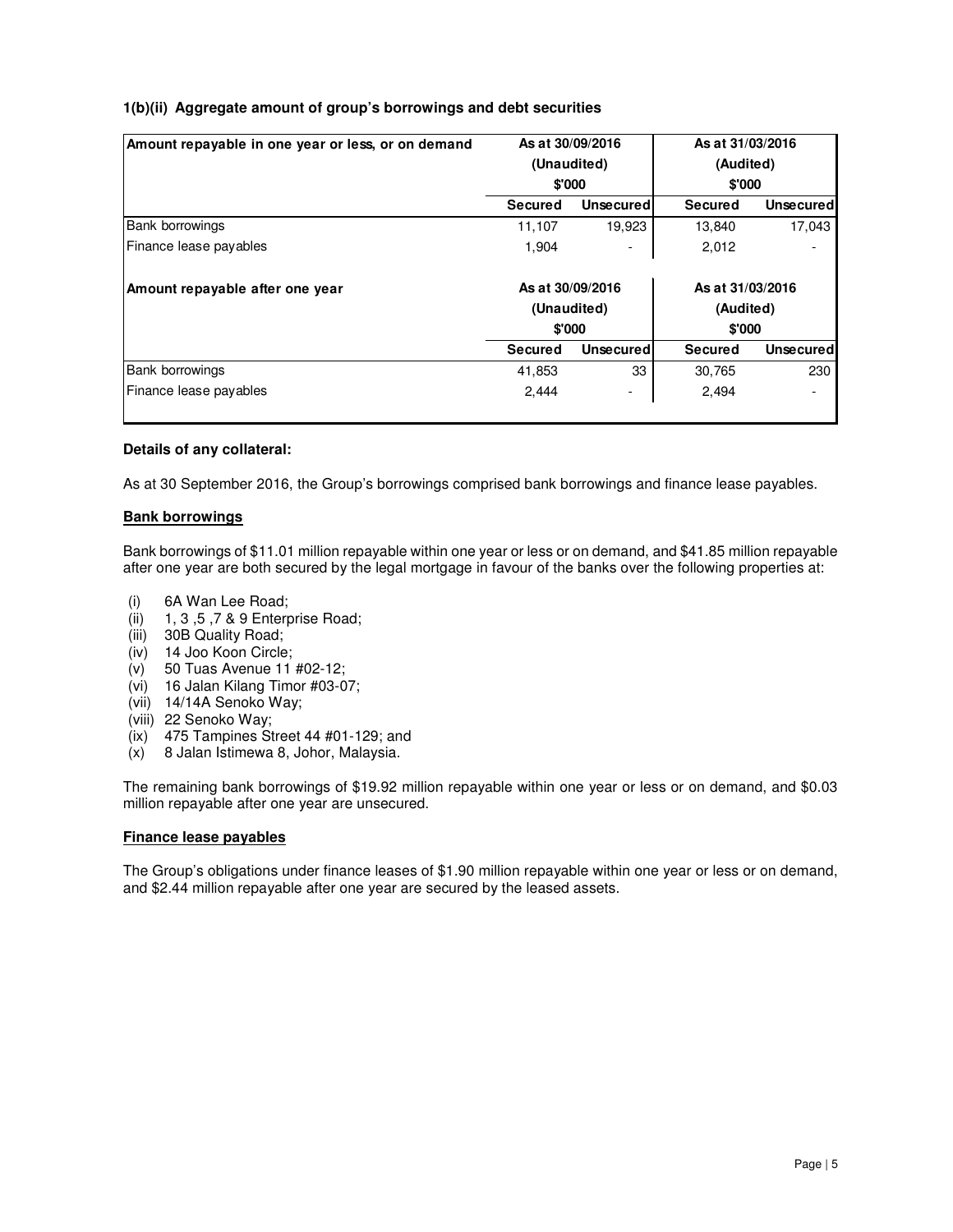## **1(c) A statement of cash flows (for the group), together with a comparative statement for the corresponding period of the immediately preceding financial year.**

## **1(c) Consolidated Statement of Cash Flows**

|                                                                 | Group            |              |              | Group        |  |  |  |
|-----------------------------------------------------------------|------------------|--------------|--------------|--------------|--|--|--|
|                                                                 | 2Q 2016/2017     | 2Q 2015/2016 | 1H 2016/2017 | 1H 2015/2016 |  |  |  |
|                                                                 | (Unaudited)      | (Unaudited)  | (Unaudited)  | (Unaudited)  |  |  |  |
|                                                                 | \$'000           | \$'000       | \$'000       | \$'000       |  |  |  |
| <b>Operating activities</b>                                     |                  |              |              |              |  |  |  |
| Profit before income tax                                        | 2,889            | 8            | 367          | 236          |  |  |  |
| Adjustments for:                                                |                  |              |              |              |  |  |  |
| Depreciation and amortisation expenses                          | 2,084            | 1,629        | 4,232        | 2,983        |  |  |  |
| Bad third parties trade receivables written off                 | 1                |              | 3            |              |  |  |  |
| Fair value gain on derivative financial instruments             |                  |              | (23)         |              |  |  |  |
| Gain on disposal of assets classified as held for sale          | (1, 817)         |              | (1, 817)     | (672)        |  |  |  |
| Interest expense                                                | 555              | 458          | 1,111        | 625          |  |  |  |
| Interest income                                                 | (2)              | (2)          | (5)          | (3)          |  |  |  |
| (Gain)/Loss on disposal of plant and equipment                  | (31)             |              | (172)        | 5            |  |  |  |
| Plant and equipment written off                                 | 5                |              | 5            | 3            |  |  |  |
| Dividend income                                                 |                  | (11)         | (11)         | (18)         |  |  |  |
| Operating cash flows before working capital changes             | 3,684            | 2,082        | 3,690        | 3,159        |  |  |  |
| Working capital changes:                                        |                  |              |              |              |  |  |  |
| Inventories                                                     | 1,149            | (1,533)      | 3,124        | (658)        |  |  |  |
| Trade and other receivables                                     | 1,111            | (3,790)      | 462          | (3, 131)     |  |  |  |
| Prepayments                                                     | 384              | (93)         | 186          | 190          |  |  |  |
| Trade and other payables                                        | (5,097)          | 3,444        | (2,528)      | (140)        |  |  |  |
| Provisions                                                      | (21)             |              | 36           |              |  |  |  |
| Derivative financial instruments                                |                  |              | (59)         |              |  |  |  |
| Cash generated from/(absorbed by) operations                    | 1,210            | 110          | 4,911        | (580)        |  |  |  |
| Income taxes paid                                               | (583)            | (719)        | (615)        | (720)        |  |  |  |
| Net cash from/(used in) operating activities                    | 627              | (609)        | 4,296        | (1, 300)     |  |  |  |
| Investing activities                                            |                  |              |              |              |  |  |  |
| Acquisitions of subsidiaries, net of cash acquired              |                  |              |              | (6, 547)     |  |  |  |
| Purchase of property, plant and equipment                       | (1, 593)         | (1,052)      | (17, 861)    | (2, 236)     |  |  |  |
| Purchase of intangible assets                                   |                  | (4)          | (8)          | (21)         |  |  |  |
| Proceeds from disposal of plant and equipment                   | 53               |              | 268          |              |  |  |  |
| Proceeds from disposal of assets classified as held<br>for sale | 2,860            |              | 2,860        | 1,460        |  |  |  |
| Interest received                                               | $\boldsymbol{2}$ | 2            | 5            | 3            |  |  |  |
| Dividend income                                                 |                  | 11           | 11           | 18           |  |  |  |
| Net cash from/(used in) investing activities                    | 1,322            | (1,043)      | (14, 725)    | (7, 323)     |  |  |  |
|                                                                 |                  |              |              |              |  |  |  |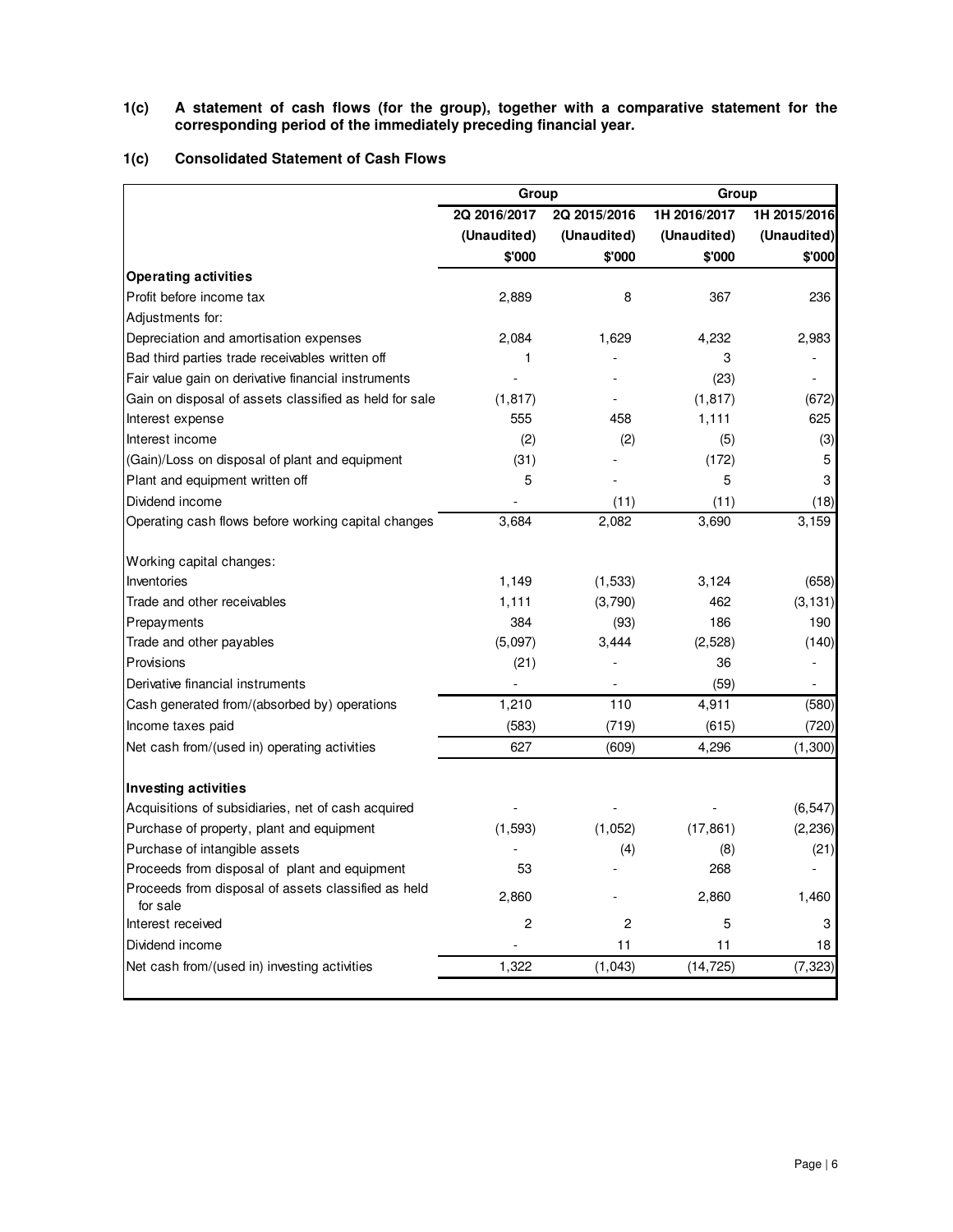# **1(c) Consolidated Statement of Cash Flows** (Continued)

|                                                                             | Group        |              | Group        |              |
|-----------------------------------------------------------------------------|--------------|--------------|--------------|--------------|
|                                                                             | 2Q 2016/2017 | 2Q 2015/2016 | 1H 2016/2017 | 1H 2015/2016 |
|                                                                             | (Unaudited)  | (Unaudited)  | (Unaudited)  | (Unaudited)  |
|                                                                             | \$'000       | \$'000       | \$'000       | \$'000       |
| <b>Financing activities</b>                                                 |              |              |              |              |
| Issuance of ordinary shares to non-controlling<br>interests in a subsidiary | 1,500        |              | 1,500        |              |
| Drawdown of bank borrowings                                                 | 6,758        | 12,800       | 24,117       | 23,800       |
| Repayment of bank borrowings                                                | (4,701)      | (8,906)      | (13, 250)    | (11, 740)    |
| Repayment of finance lease payables                                         | (605)        | (466)        | (1, 227)     | (745)        |
| Dividends paid                                                              | (1, 459)     | (1, 523)     | (1, 459)     | (1,523)      |
| Interest paid                                                               | (573)        | (443)        | (1, 111)     | (606)        |
| Net cash from financing activities                                          | 920          | 1,462        | 8,570        | 9,186        |
|                                                                             |              |              |              |              |
| Net change in cash and cash equivalents                                     | 2,869        | (190)        | (1, 859)     | 563          |
| Effect of foreign exchange rate changes on cash<br>and cash equivalents     |              | (1)          | 3            | (1)          |
| Cash and cash equivalents at beginning of financial<br>period               | 6,041        | 8,312        | 10,766       | 7,559        |
| Cash and cash equivalents at end of financial<br>period                     | 8,910        | 8,121        | 8,910        | 8,121        |
|                                                                             |              |              |              |              |
| Cash and cash equivalents comprise:                                         |              |              | Group        |              |
|                                                                             |              |              | As at        |              |
|                                                                             |              |              | 30/9/2016    | 30/9/2015    |
|                                                                             |              |              | (Unaudited)  | (Unaudited)  |
|                                                                             |              |              | \$'000       | \$'000       |
| Cash on hand and at bank                                                    |              |              | 10,113       | 8,121        |
| <b>Fixed deposits</b>                                                       |              |              | 377          | 41           |
| Cash and cash equivalents as per statement of financial position            |              |              | 10,490       | 8,162        |
| Less: Fixed deposits pledged                                                |              |              | (226)        | (41)         |
| Less: Bank overdraft                                                        |              |              | (1, 354)     |              |
| Cash and cash equivalents as per consolidated statement of cash flows       |              |              | 8,910        | 8,121        |
|                                                                             |              |              |              |              |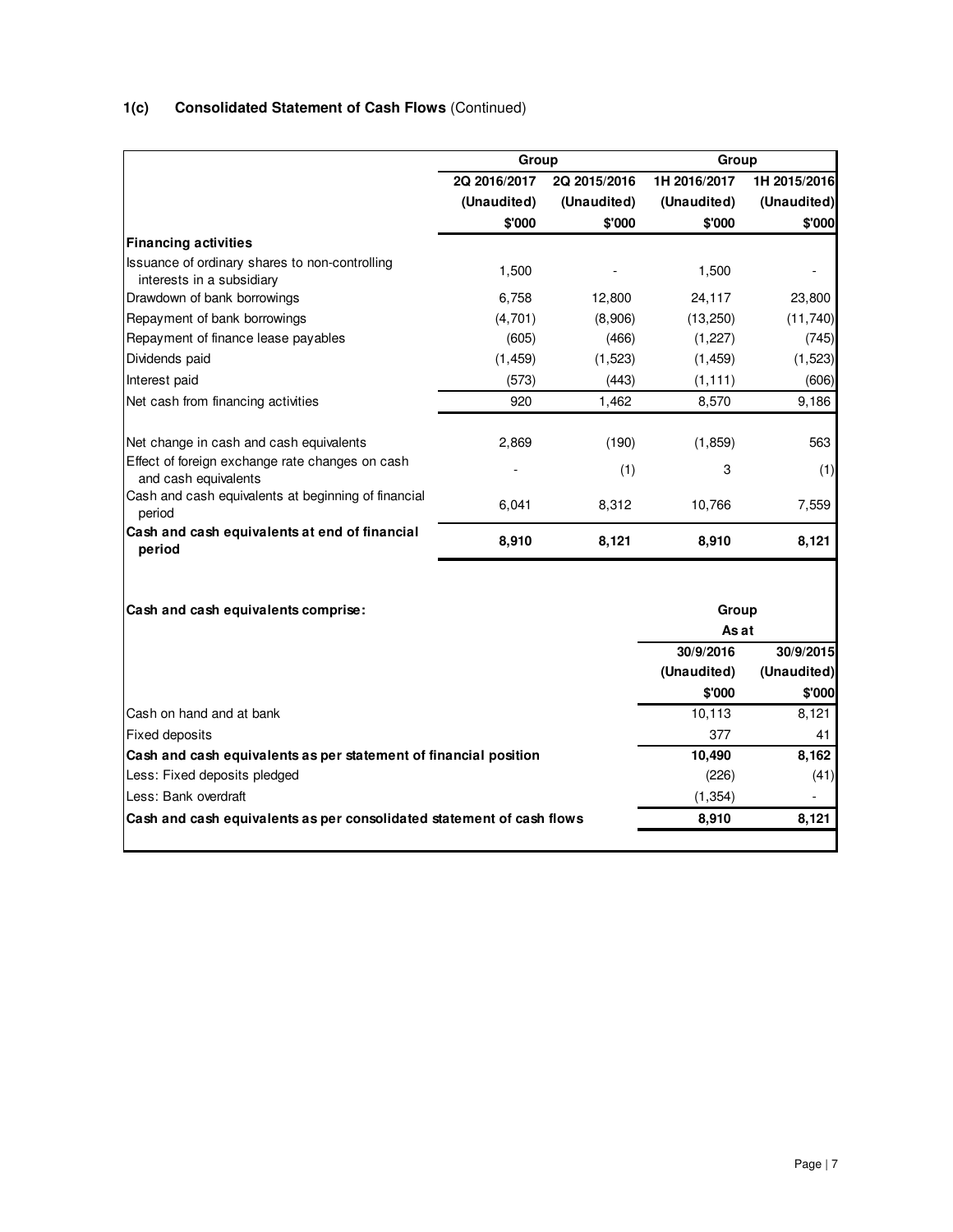1(d)(i) A statement (for the issuer and group) showing either (i) all changes in equity or (ii) changes in equity other than those arising from capitalisation<br>issues and distributions to shareholders, together with a compa **financial year** 

# **1(d)(i) Statements of Changes in Equity**

| Group                                                                 | <b>Share</b><br>capital | reserves | <b>Fair value</b><br>Merger adjustment translation<br>account | Foreign<br>currency<br>reserves | Retained<br>earnings | <b>Total equity</b><br>attributable<br>to owners of controlling<br>the parent | Non-<br>interests | <b>Total</b><br>equity |
|-----------------------------------------------------------------------|-------------------------|----------|---------------------------------------------------------------|---------------------------------|----------------------|-------------------------------------------------------------------------------|-------------------|------------------------|
|                                                                       | \$'000                  | \$'000   | \$'000                                                        | \$'000                          | \$'000               | \$'000                                                                        | \$'000            | \$'000                 |
| (Unaudited)                                                           |                         |          |                                                               |                                 |                      |                                                                               |                   |                        |
| Balance at 1 April 2016                                               | 7,899                   | (326)    |                                                               | 150                             | 22,874               | 30,597                                                                        | 5,660             | 36,257                 |
| Profit for the financial period                                       |                         |          |                                                               |                                 | 439                  | 439                                                                           | (190)             | 249                    |
| Other comprehensive income:                                           |                         |          |                                                               |                                 |                      |                                                                               |                   |                        |
| Exchange differences arising from translation of foreign operations   |                         |          |                                                               | 130                             |                      | 130                                                                           | 107               | 237                    |
| Loss on fair value changes of available-for-sale financial asset      |                         |          | (261)                                                         | $\overline{\phantom{a}}$        |                      | (261)                                                                         |                   | (261)                  |
| Total comprehensive income for the financial period                   |                         |          | (261)                                                         | 130                             | 439                  | 308                                                                           | (83)              | 225                    |
| Distributions to owners of the parent:                                |                         |          |                                                               |                                 |                      |                                                                               |                   |                        |
| <b>IDividends</b>                                                     |                         |          |                                                               | $\overline{\phantom{a}}$        | (1, 459)             | (1, 459)                                                                      |                   | (1, 459)               |
| Total transactions with owners of the parent                          |                         |          |                                                               |                                 | (1, 459)             | (1, 459)                                                                      |                   | (1, 459)               |
| Contributions by non-controlling interests:                           |                         |          |                                                               |                                 |                      |                                                                               |                   |                        |
| Issue of ordinary shares to non-controlling interests in a subsidiary |                         |          |                                                               |                                 |                      | $\overline{\phantom{a}}$                                                      | 1,500             | 1,500                  |
| Total transactions with non-controlling interests                     |                         |          |                                                               |                                 |                      |                                                                               | 1,500             | 1,500                  |
| Balance at 30 September 2016                                          | 7,899                   | (326)    | (261)                                                         | 280                             | 21,854               | 29,446                                                                        | 7,077             | 36,523                 |
|                                                                       |                         |          |                                                               |                                 |                      |                                                                               |                   |                        |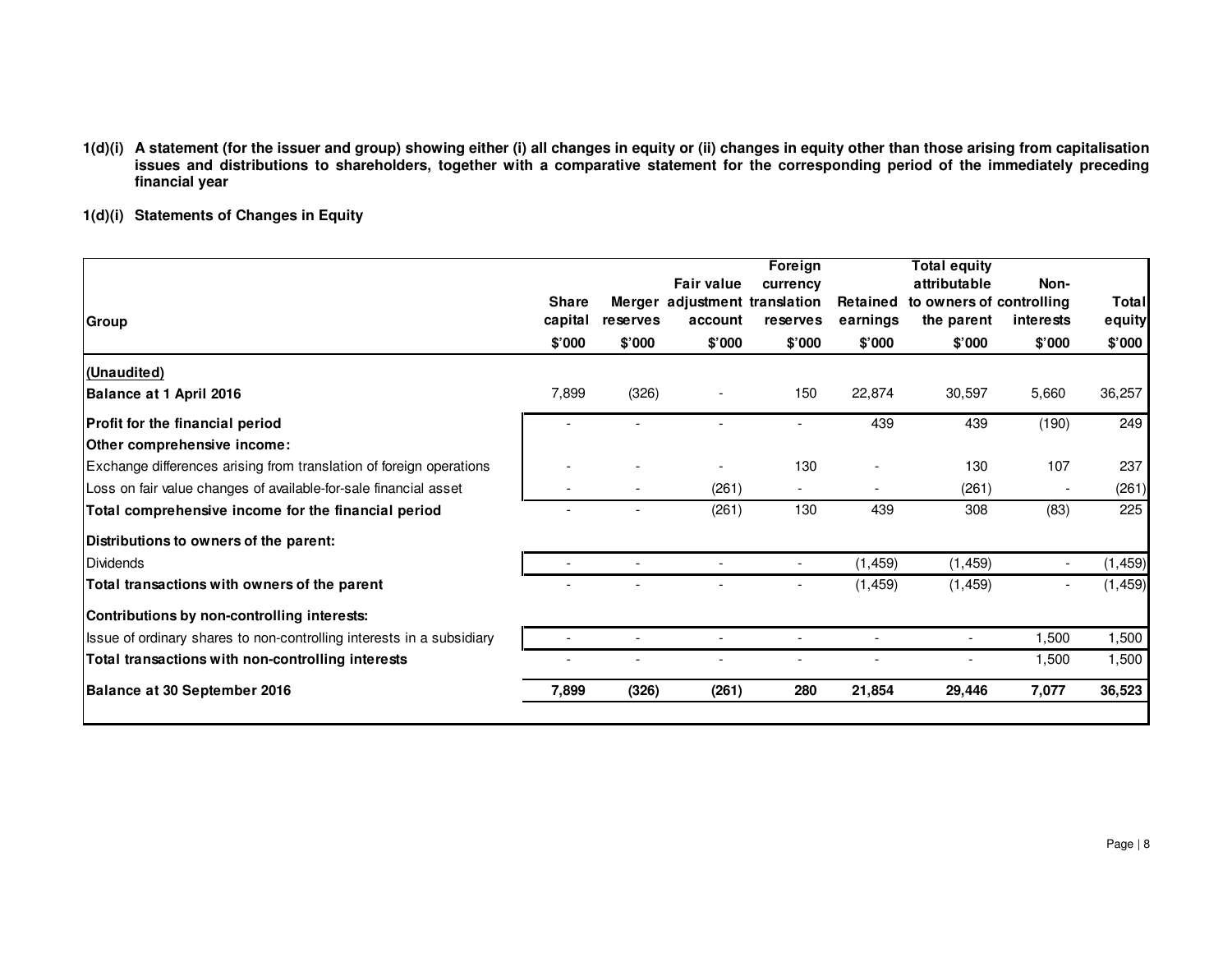# **1(d)(i) Statements of Changes in Equity** (Continued)

| Group                                                               | <b>Share</b><br>capital<br>\$'000 | reserves<br>\$'000       | <b>Fair value</b><br>Merger adjustment translation<br>account<br>\$'000 | Foreign<br>currency<br>reserves<br>\$'000 | Retained<br>earnings<br>\$'000 | <b>Total equity</b><br>attributable<br>to owners of controlling<br>the parent<br>\$'000 | Non-<br>interests<br>\$'000 | Total<br>equity<br>\$'000 |
|---------------------------------------------------------------------|-----------------------------------|--------------------------|-------------------------------------------------------------------------|-------------------------------------------|--------------------------------|-----------------------------------------------------------------------------------------|-----------------------------|---------------------------|
| (Unaudited)<br>Balance at 1 April 2015                              | 6,399                             | (326)                    | (230)                                                                   |                                           | 18,335                         | 24,178                                                                                  | $\overline{\phantom{a}}$    | 24,178                    |
| Profit for the financial period<br>Other comprehensive income:      |                                   |                          |                                                                         |                                           | 265                            | 265                                                                                     | (473)                       | (208)                     |
| Exchange differences arising from translation of foreign operations |                                   |                          |                                                                         | 284                                       |                                | 284                                                                                     | 233                         | 517                       |
| Total comprehensive income for the financial period                 |                                   | $\overline{\phantom{a}}$ | $\overline{\phantom{a}}$                                                | 284                                       | 265                            | 549                                                                                     | (240)                       | 309                       |
| Distribution to owners of the parent:<br><b>Dividends</b>           |                                   |                          |                                                                         | $\overline{\phantom{a}}$                  | (1, 523)                       | (1, 523)                                                                                |                             | (1, 523)                  |
| Total transactions with owners of the parent                        |                                   |                          |                                                                         | $\overline{\phantom{a}}$                  | (1,523)                        | (1, 523)                                                                                |                             | (1, 523)                  |
| Transactions with non-controlling interests:                        |                                   |                          |                                                                         |                                           |                                |                                                                                         |                             |                           |
| Acquisition of subsidiaries                                         | 900                               | $\overline{\phantom{a}}$ |                                                                         | $\overline{\phantom{a}}$                  | $\overline{\phantom{a}}$       | 900                                                                                     | 2,573                       | 3,473                     |
| Total transactions with non-controlling interests                   | 900                               | $\overline{\phantom{0}}$ |                                                                         |                                           |                                | 900                                                                                     | 2,573                       | 3,473                     |
| Balance at 30 September 2015                                        | 7,299                             | (326)                    | (230)                                                                   | 284                                       | 17,077                         | 24,104                                                                                  | 2,333                       | 26,437                    |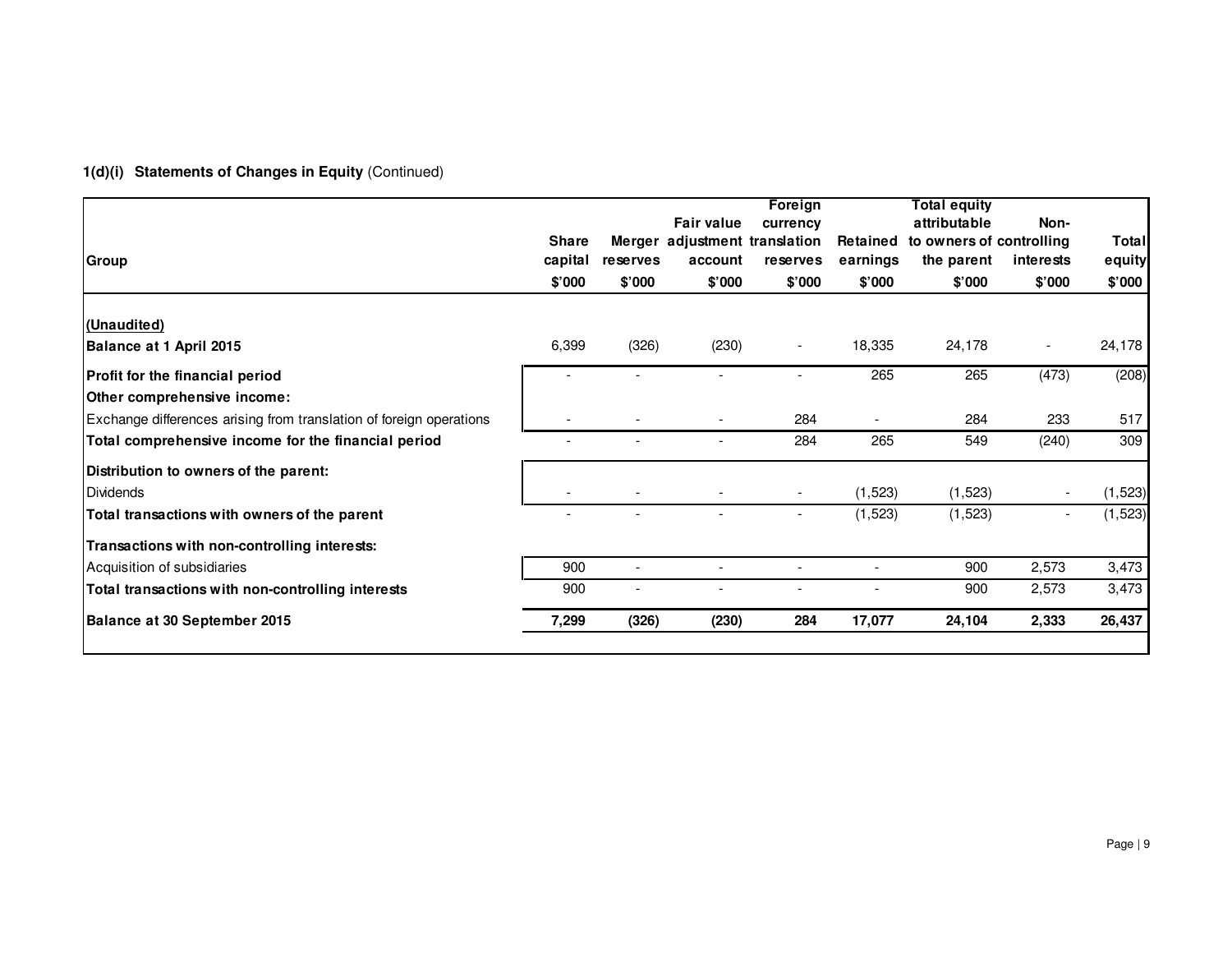| Company                                                          | Share capital | <b>Fair value</b><br>adjustment<br>account | Retained<br>earnings | <b>Total equity</b><br>attributable<br>to owners |
|------------------------------------------------------------------|---------------|--------------------------------------------|----------------------|--------------------------------------------------|
|                                                                  | \$'000        | \$'000                                     | \$'000               | \$'000                                           |
| (Unaudited)                                                      |               |                                            |                      |                                                  |
| Balance at 1 April 2016                                          | 7,899         |                                            | 3,748                | 11,647                                           |
|                                                                  |               |                                            |                      |                                                  |
| Loss for the financial period                                    |               | $\sim$                                     | (264)                | (264)                                            |
| Other comprehensive income:                                      |               |                                            |                      |                                                  |
| Loss on fair value changes of available-for-sale financial asset |               | (261)                                      |                      | (261)                                            |
| Total comprehensive income for the financial period              | ä,            | (261)                                      | (264)                | (525)                                            |
| <b>Distribution to owners:</b>                                   |               |                                            |                      |                                                  |
| <b>Dividends</b>                                                 |               | $\overline{a}$                             | (1, 459)             | (1, 459)                                         |
| Total transactions with owners                                   |               |                                            | (1, 459)             | (1, 459)                                         |
| Balance at 30 September 2016                                     | 7,899         | (261)                                      | 2,025                | 9,663                                            |
| (Unaudited)                                                      |               |                                            |                      |                                                  |
| Balance at 1 April 2015                                          | 6,399         | (230)                                      | 3,554                | 9,723                                            |
| Loss for the financial period                                    | L.            | $\sim$                                     | (599)                | (599)                                            |
| Total comprehensive income for the financial period              |               |                                            | (599)                | (599)                                            |
| <b>Transactions with owners:</b>                                 |               |                                            |                      |                                                  |
| Share issued for acquisition of subsidiaries                     | 900           | L.                                         | L.                   | 900                                              |
| <b>Dividends</b>                                                 |               |                                            | (1,523)              | (1, 523)                                         |
| Total transactions with owners                                   | 900           |                                            | (1, 523)             | (623)                                            |
| Balance at 30 September 2015                                     | 7,299         | (230)                                      | 1,432                | 8,501                                            |

# **1(d)(i) Statements of Changes in Equity**

**1(d)(ii) Details of any changes in the company's share capital arising from rights issue, bonus issue, share buy-backs, exercise of share options or warrants, conversion of other issues of equity securities, issue of shares for cash or as consideration for acquisition or for any other purpose since the end of the previous period reported on. State also the number of shares that may be issued on conversion of all the outstanding convertibles as at the end of the current financial period reported on and as at the end of the corresponding period of the immediately preceding financial year.** 

|                                               | Number of Issued and  |
|-----------------------------------------------|-----------------------|
| Ordinary                                      | Paid-up               |
| <b>Shares</b>                                 | \$                    |
| Balance at 1 April 2016 and 30 September 2016 | 145,907,100 7,899,133 |

As at 30 September 2016, the Company did not have any outstanding options, warrants or other instrument convertible into securities of the Company.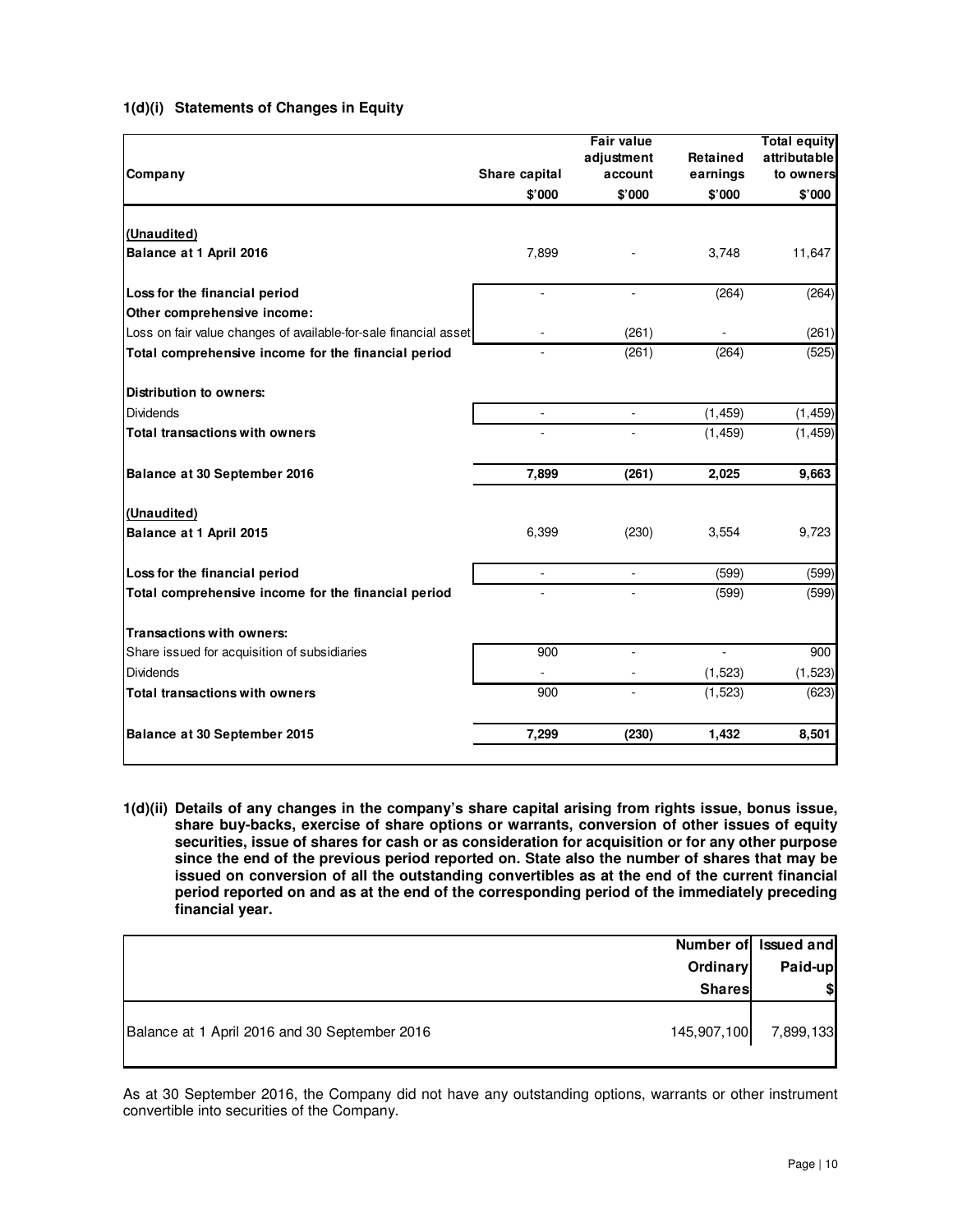## **1(d)(iii) To show the total number of issued shares excluding treasury shares as at the end of the current period and as at the end of the immediately preceding year.**

|                                                         | Company<br>As at |                         |
|---------------------------------------------------------|------------------|-------------------------|
|                                                         | 30/9/2016        | 31/3/2016               |
| Total number of issued shares excluding treasury shares |                  | 145,907,100 145,907,100 |

There were no treasury shares as at 30 September 2016 and 31 March 2016.

## **1(d)(iv) A statement showing all sales, transfers, disposal, cancellation and/or use of treasury shares as at the end of the current financial period reported on.**

Not applicable as the Company does not have any treasury shares as at 30 September 2016.

## **2. Whether the figures have been audited or reviewed and in accordance with which auditing standard or practice.**

The figures have not been audited nor reviewed by the Company's auditors.

## **3. Where the figures have been audited or reviewed, the auditors' report (including any qualifications or emphasis of a matter).**

Not applicable.

## **4. Whether the same accounting policies and methods of computation as in the issuer's most recently audited annual financial statements have been applied.**

The financial results for the current period have been prepared using the same accounting policies and methods of computation as presented in the Group's most recently audited financial statement for the financial year ended 31 March 2016.

## **5. If there were any changes in the accounting policies and methods of computation, including any required by an accounting standard, what has changed, as well as the reasons for, and the effect of, the change.**

The Group adopted the new standards, amendments to standards and interpretations that are effective for annual periods beginning on or after 1 April 2016. The adoption of these new standards, amendments to standards and interpretations did not result in any significant changes on the financial statements of the Group.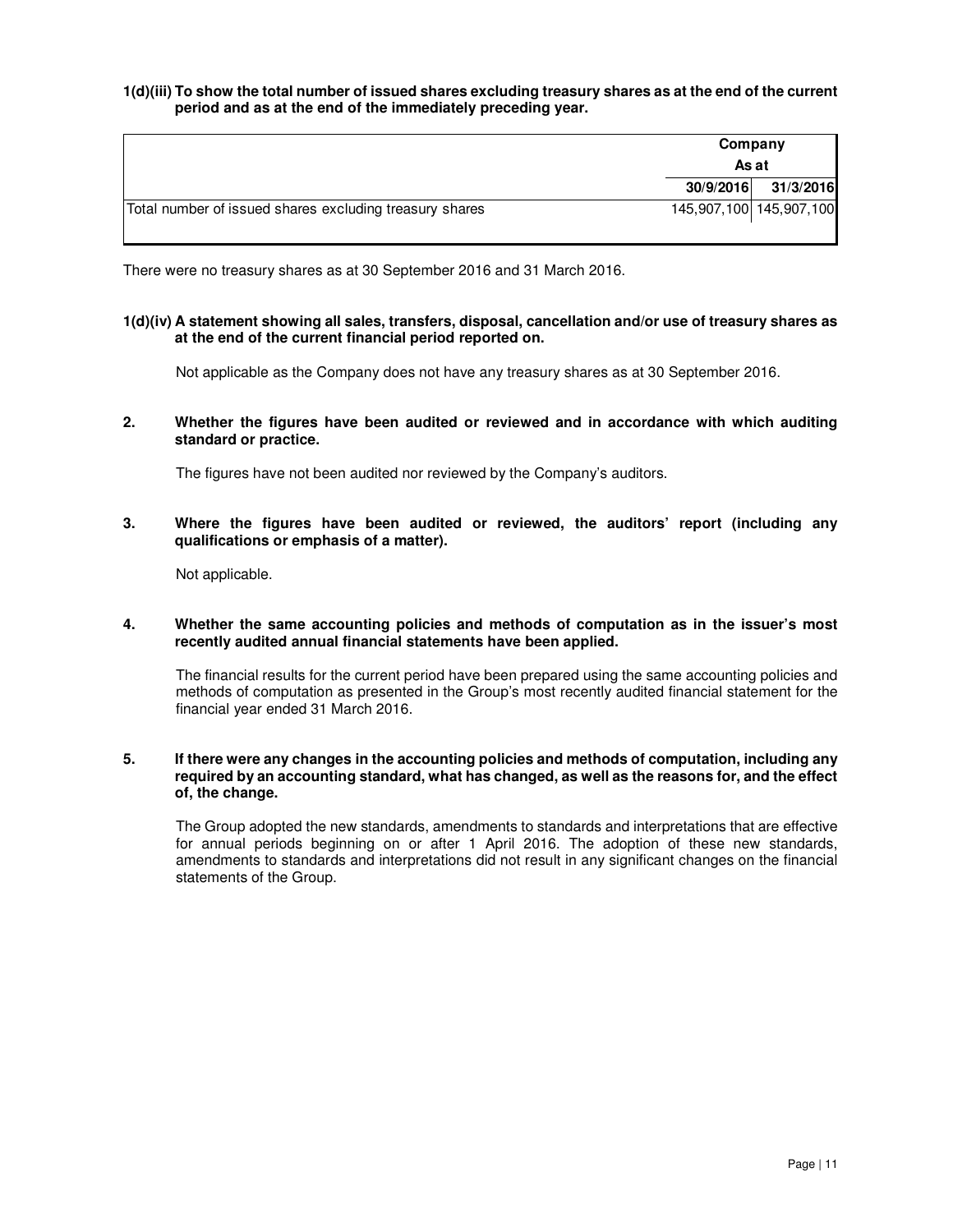**6. Earnings per ordinary share of the company for the current period reported on and the corresponding period of the immediately preceding financial year, after deducting any provision for preference dividends.** 

| Earnings per share ("EPS")                                | Group        |              | Group        |              |
|-----------------------------------------------------------|--------------|--------------|--------------|--------------|
|                                                           | 2Q 2016/2017 | 2Q 2015/2016 | 1H 2016/2017 | 1H 2015/2016 |
|                                                           | (Unaudited)  | (Unaudited)  | (Unaudited)  | (Unaudited)  |
| Profit attributable to owners of the parent (\$'000)      | 2.951        | 73           | 439          | 265          |
| Weighted average number of ordinary shares (1)            | 145.907.100  | 144.606.557  | 145.907.100  | 144,606,557  |
| Basic and diluted EPS based on weighted average number of |              |              |              |              |
| ordinary shares (cents) <sup>(2)</sup>                    | 2.02         | 0.05         | 0.30         | 0.18         |

## **Notes:**

- (1) Basic EPS is computed by dividing the profit attributable to owners of the parent in each financial period by the weighted average number of issued ordinary shares outstanding during the respective financial period. In June 2015, the Company issued 1,000,000 new ordinary shares in its capital pursuant to the Thong Siek Acquisition and in November 2015, the Company issued 907,100 new ordinary shares in its capital pursuant to the CT Vegetables Acquisition.
- (2) Diluted EPS is the same as the basic EPS for all the periods under review as the Company did not have any outstanding instruments convertible into rights or subscribe for, and options in respect of its ordinary shares during the respective financial periods.

## **7. Net asset value (for the issuer and group) per ordinary share based on issued share capital of (a) current period reported on; and**

- **Net asset value ("NAV") 30/9/2016 31/3/2016 30/9/2016 31/3/2016 (Unaudited) (Audited) (Unaudited) (Audited)** NAV (\$'000) 30,597 29,446 9,663 11,647 Number of ordinary shares 145,907,100 145,907,100 145,907,100 145,907,100 NAV per ordinary share (cents) 20.18 20.97 6.62 7.98 **As at** As at **Group Company**
- **(b) immediately preceding financial year**

- **8. A review of the performance of the group, to the extent necessary for a reasonable understanding of the group's business. It must include a discussion of the following:** 
	- **(a) any significant factors that affected the turnover, costs, and earnings of the group for the current financial period reported on, including (where applicable) seasonal or cyclical factors; and**
	- **(b) any material factors that affected the cash flow, working capital, assets or liabilities of the group during the current period reported on.**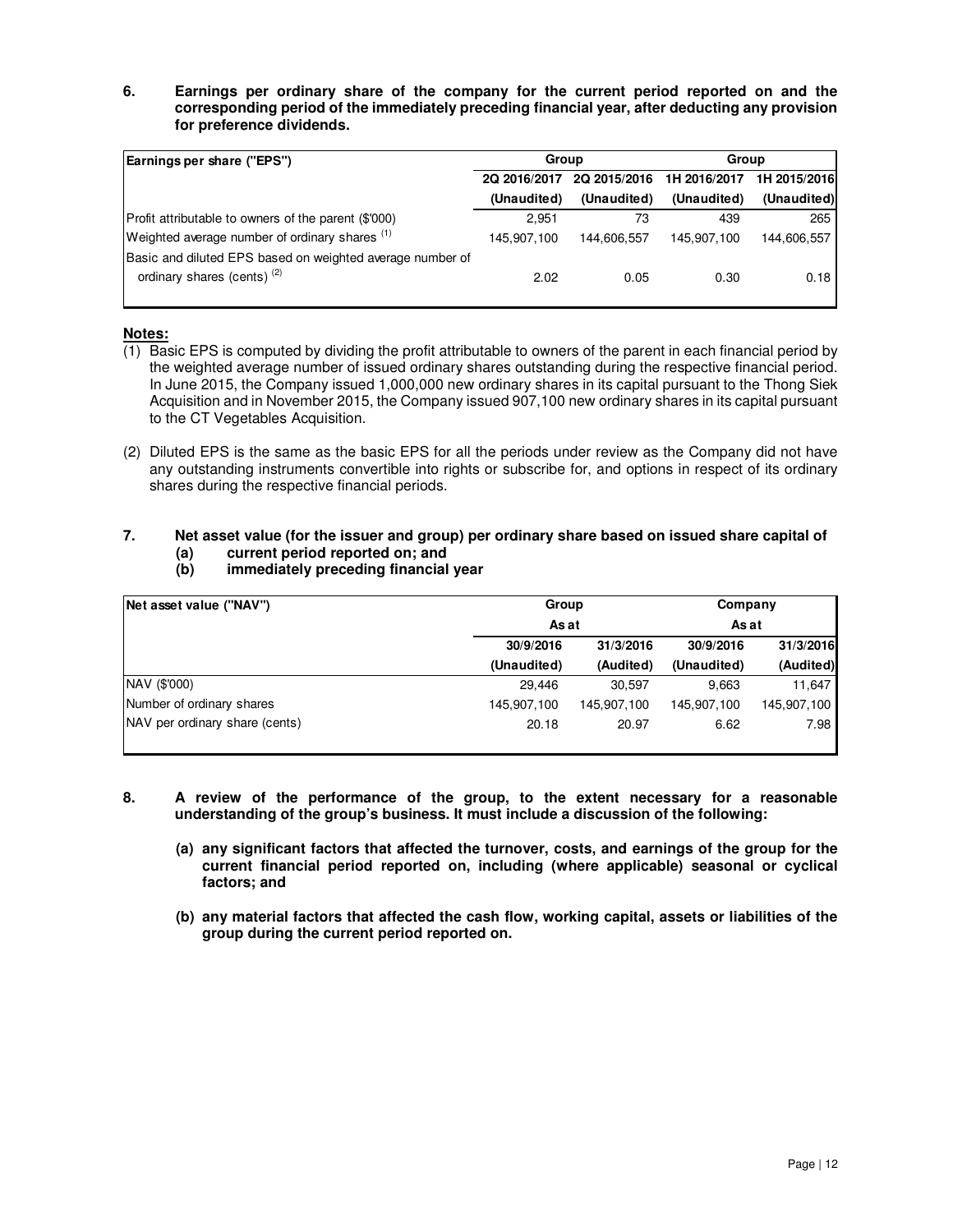## **8(a). Consolidated Statement of Comprehensive Income**

## **2Q 2016/2017 compared to 2Q 2015/2016**

## Revenue

For the quarter ended 30 September 2016 ("**2Q 2016/2017**"), the Group registered \$35.51 million in revenue as compared to \$31.31 million in the previous corresponding quarter ended 30 September 2015 ("**2Q 2015/2016**"). The increase was approximately \$4.20 million or 13.4%.

Food catering business revenue decreased marginally by \$0.25 million or 1.6% from \$15.75 million in 2Q 2015/2016 to \$15.50 million in 2Q 2016/2017. The decrease was mainly due to less event celebrations during this period compared to the prior corresponding period when there were nationwide SG50 celebrations.

Food retail business revenue increased by \$0.58 million or 13.2% from \$4.39 million in 2Q 2015/2016 to \$4.97 million in 2Q 2016/2017. This was mainly attributable to the growth in our number of outlets as well as new initiatives and promotions launched during this quarter.

Food manufacturing business revenue decreased marginally by \$0.42 million or 3.7% from \$11.50 million in 2Q 2015/2016 to \$11.08 million in 2Q 2016/2017. This was mainly due to the general slowdown in its export business during this quarter.

Food trading business contributed revenue of \$3.61 million in 2Q 2016/2017. As the acquisition was only completed in November 2015, there is no comparative revenue for the prior corresponding period.

## Other income

Other income was \$2.39 million in 2Q 2016/2017 as compared to \$0.39 million in 2Q 2015/2016. It increased by approximately \$2.00 million or 513.1% mainly due to the one-off gain on disposal of assets classified as held for sale of \$1.82 million and an increase in rental income of \$0.16 million from the properties acquired through food trading business.

## Purchases and consumables used

Purchases and consumables used increased by approximately \$1.80 million or 14.3% to \$14.31 million in 2Q 2016/2017 from \$12.51 million in 2Q 2015/2016. The increase was mainly due to increase in higher food prices and consumables expenses as a result of the consolidation of costs incurred by the food trading business after the acquisition were completed in November 2015. Generally, the food trading business has a lower gross profit margin compared to the food catering business, thus the percentage increase in purchases and consumables used was higher than the percentage increase in revenue.

Purchases and consumables used for the food catering business increased by \$0.02 million or 0.4% from \$5.20 million in 2Q 2015/2016 to \$5.22 million in 2Q 2016/2017 whilst marginal decrease in revenue was mainly due to the various promotions and discounts given to our customers in order to boost our sales during the quarter.

Purchases and consumables used for the food retail business decreased by \$0.09 million or 4.3% from \$2.11 million in 2Q 2015/2016 to \$2.02 million in 2Q 2016/2017. The decrease was mainly attributable to new food retail menu items, i.e. selling hot items with higher gross profit margin (can we leave the last line out?).

## Delivery expenses

Delivery expenses decreased by \$0.23 million or 23.7% to \$0.76 million in 2Q 2016/2017 as compared to \$0.99 million in 2Q 2015/2016. This was due to a marginal decrease in food catering business' sales and a reduction in the usage of drivers we outsourced for the food retail business.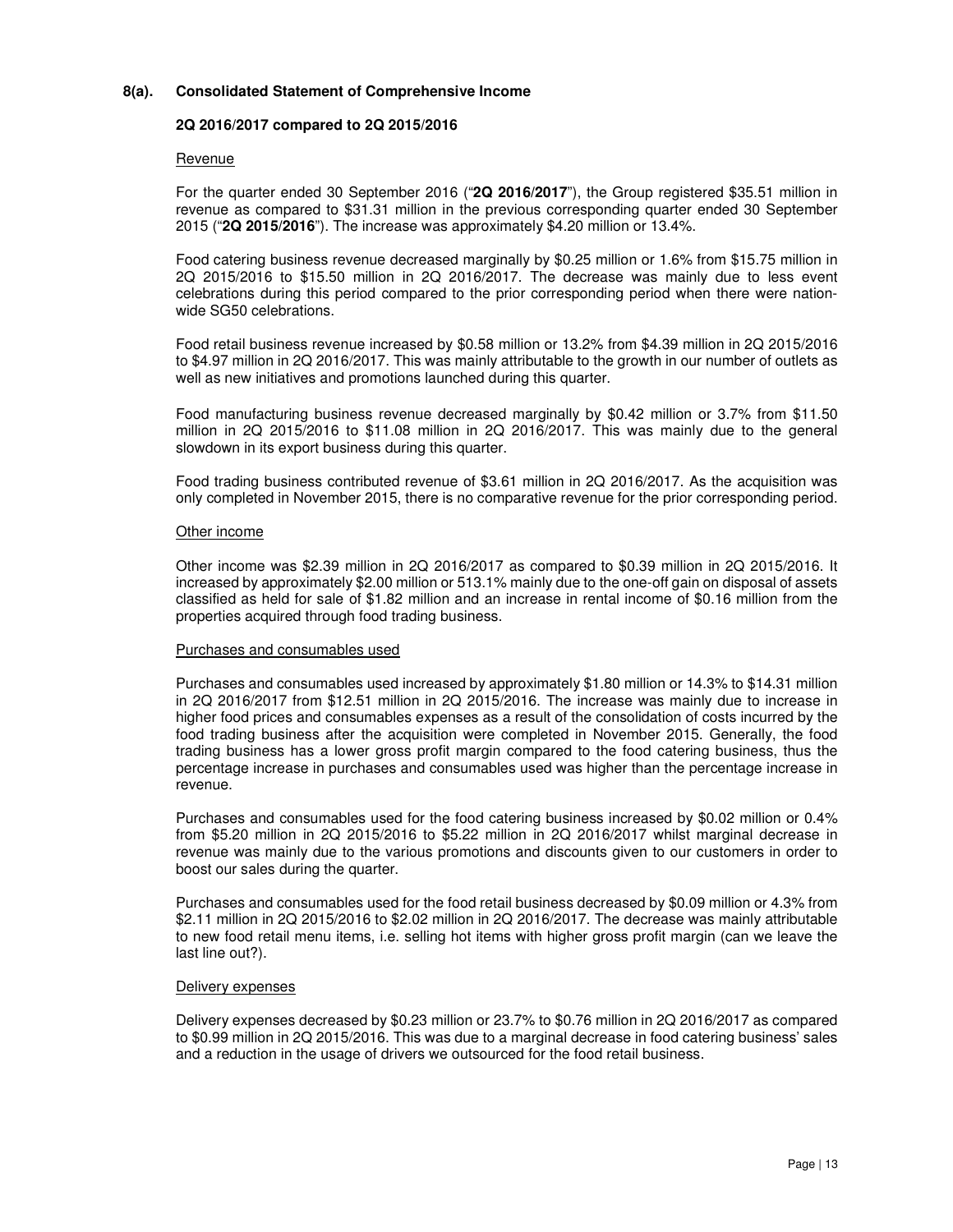#### Employee benefits expense

Employee benefits expense increased by \$1.35 million or 14.6% to \$10.57 million in 2Q 2016/2017 as compared to \$9.22 million in 2Q 2015/2016. This was due to the introduction of employee benefits expense incurred from the food trading business which was absent in 2Q 2015/2016.

#### Depreciation and amortisation expenses

Depreciation and amortisation expenses increased by \$0.45 million or 27.9% from \$1.63 million in 2Q 2015/2016 to \$2.08 million in 2Q 2016/2017. This was mainly attributable to the additional renovation for leasehold properties at Enterprise Road, the acquisition of plant and machinery during the quarter and also the consolidation of depreciation and amortisation expenses from the food trading business which was mainly derived from the depreciation of its leasehold properties.

#### Advertising expenses

Advertising expenses decreased by \$0.50 million or 27.8% from \$1.81 million in 2Q 2015/2016 to \$1.31 million in 2Q 2016/2017. This was mainly due to a reduction in advertising and promotional activities and sponsorship expenses during the quarter.

#### Operating lease expenses

Operating lease expenses increased by \$0.15 million or 9.1% from \$1.73 million in 2Q 2015/2016 to \$1.88 million in 2Q 2016/2017. This was mainly due to additional rental expenses incurred for new retail outlets, as well as an increase in land rental due to an increase in the number of properties owned by the Group after consolidation of the food trading business.

## **Utilities**

Utilities increased by approximately \$0.06 million or 5.5% from \$1.16 million in 2Q 2015/2016 to \$1.22 million in 2Q 2016/2017. The increase was mainly due to the consolidation of utilities from the food trading business, as well as a higher electricity tariff contract which was committed by the food trading business.

## Other expenses

Other expenses increased by \$0.14 million or 5.8% from \$2.41 million in 2Q 2015/2016 to \$2.55 million in 2Q 2016/2017. The increase was mainly due to the consolidation of other expenses incurred by the food trading business. Other expenses were largely attributable to credit card charges, professional and legal fees, repair and maintenance, upkeep of motor vehicles, insurance expenses and low value asset items expensed in profit or loss instead of being capitalised.

## Finance costs

Finance costs increased by approximately \$0.10 million or 21.2% from \$0.46 million in 2Q 2015/2016 to \$0.56 million in 2Q 2016/2017 mainly due to the increase in bank borrowings to fund the acquisition of subsidiaries, new property, plant and equipment acquired through term loans and finance leases.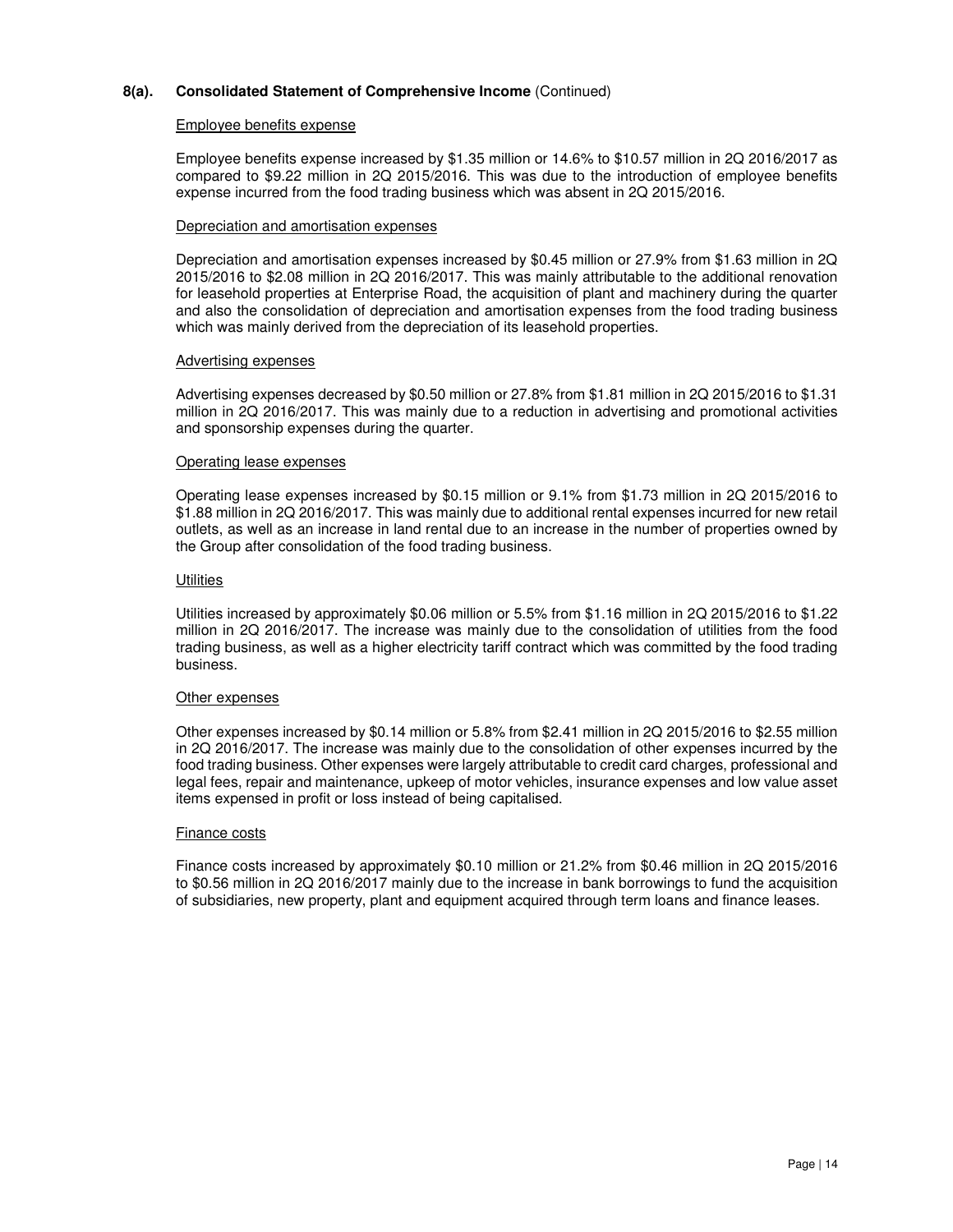#### Profit before income tax

The Group's profit before income tax increased by \$2.88 million from \$0.01 million in 2Q 2015/2016 to \$2.89 million in 2Q 2016/2017. The profit before income tax was mainly attributable to the seasonality effect recovery in the second quarter for food catering business and one-off gain from disposal of assets classified as held for sale of \$1.82 million during the quarter.

#### Income tax expense

The income tax expense of the Group decreased by \$0.36 million in 2Q 2016/2017 primarily due to over-provision of income tax expense in prior and current financial year which tax losses from nonprofitable business will be utilised by profitable business under group tax relief.

#### Profit for the financial period

As a result of the above review, the Group's profit after income tax attributable to the owners of the parent increased by \$2.88 million from \$0.07 million in 2Q 2015/2016 to \$2.95 million in 2Q 2016/2017, while net loss attributable to non-controlling interests decreased by \$0.36 million from \$0.42 million to \$0.06 million.

## **1H 2016/2017 compared to 1H 2015/2016**

#### Revenue

For the half-year financial period ended 30 September 2016 ("**1H 2016/2017**"), the Group registered \$67.43 million in revenue as compared to \$52.05 million in the previous corresponding half year ended 30 September 2015 ("**1H 2015/2016**"). The increase was approximately \$15.38 million or 29.6%.

Food catering business revenue decreased marginally by \$0.32 million or 1.2% from \$27.64 million in 1H 2015/2016 to \$27.32 million in 1H 2016/2017. The decrease was mainly due to less event celebrations during this period compared to the prior corresponding period when there were nationwide SG50 celebrations.

Food retail business revenue increased by \$1.03 million or 11.7% from \$8.78 million in 1H 2015/2016 to \$9.81 million in 1H 2016/2017. This was mainly attributable to the growth in the number of outlets as well as new initiatives and promotions launched during this period.

Food manufacturing business revenue increased by \$6.90 million or 45.9% from \$15.04 million in 1H 2015/2016 to \$21.94 million in 1H 2016/2017. This was mainly due to the absence of revenue contribution in April and May 2015, since the acquisition was only completed in June 2015, offset by the general slowdown in its export business during the period.

Food trading business contributed revenue of \$7.71 million in 1H 2016/2017. As the acquisition was only completed in November 2015, there is no comparative revenue in prior corresponding period.

## Other income

Other income was \$2.96 million in 1H 2016/2017 as compared to \$1.21 million in 1H 2015/2016. It increased by approximately \$1.75 million or 144.8% mainly due to increase in (i) one-off gain on disposal of assets classified as held for sale of \$1.15 million, (ii) gain on disposal of property, plant and equipment of \$0.18 million, (iii) government grants received of \$0.08 million and (iv) rental income of \$0.26 million.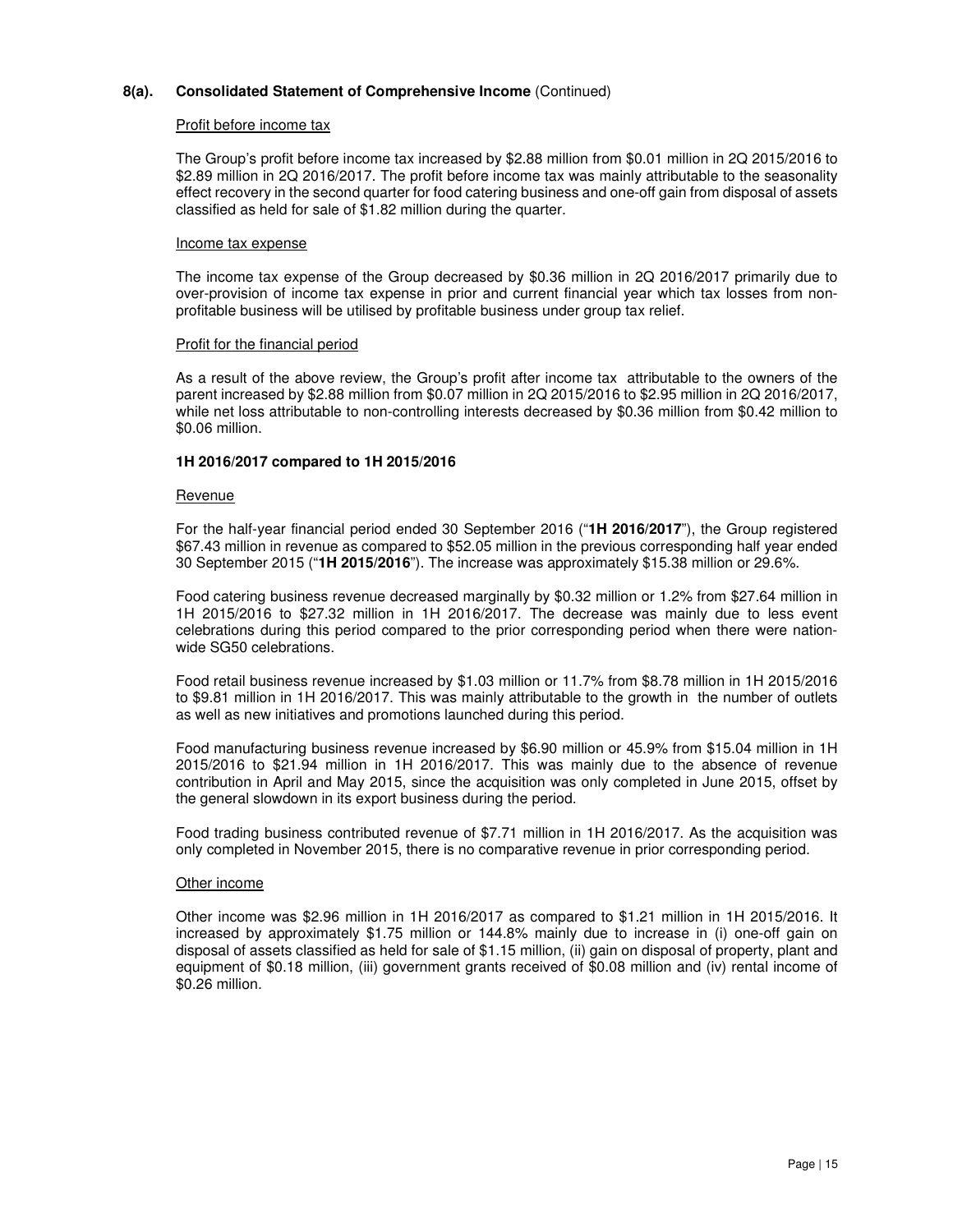#### Purchases and consumables used

Purchases and consumables used increased by approximately \$7.69 million or 38.6% to \$27.64 million in 1H 2016/2017 from \$19.95 million in 1H 2015/2016. The increase was mainly due to higher food prices and consumables expenses as a result of the consolidation of costs incurred by the food trading business after the acquisition was completed in November 2015. Generally, the food trading business has lower gross profit margin compared to the food catering business, thus the percentage increase in purchases and consumables used was higher than the percentage increase in revenue.

Purchases and consumables used for food catering business increased by \$0.12 million or 1.3% from \$9.13 million in 1H 2015/2016 to \$9.25 million in 1H 2016/2017 while the marginal decrease in revenue was mainly due to the various promotions and discounts given to customers to boost sales during the financial period.

Purchases and consumables used for the food retail business increased by \$0.18 million or 4.6% from \$3.95 million in 1H 2015/2016 to \$4.13 million in 1H 2016/2017. The increase in purchases and consumables used was in line with the increase in sales, while the improvement in gross profit margin was due to the launch of new food retail menu items during the second quarter.

## Delivery expenses

Delivery expenses decreased by \$0.14 million or 8.0% to \$1.57 million in 1H 2016/2017 as compared to \$1.71 million in 1H 2015/2016. This was due to the marginal decrease in food catering business' sales and a reduction in the usage of drivers we outsourced for the food retail business.

#### Employee benefits expense

Employee benefits expense increased by \$5.56 million or 35.5% to \$21.26 million in 1H 2016/2017 as compared to \$15.70 million in 1H 2015/2016. This was due to the introduction of employee benefits expense incurred from the food trading business which were absent in 1H 2015/2016.

## Depreciation and amortisation expenses

Depreciation and amortisation expenses increased by \$1.25 million or 41.9% from \$2.98 million in 1H 2015/2016 to \$4.23 million in 1H 2016/2017. This was mainly attributable to the additional renovation for leasehold properties at Enterprise Road, the acquisition of plant and machinery during the financial period and also the consolidation of depreciation and amortisation expenses from the food trading business which were mainly derived from the depreciation of its leasehold properties.

#### Advertising expenses

Advertising expenses increased by \$0.09 million or 3.1% from \$2.73 million in 1H 2015/2016 to \$2.82 million in 1H 2016/2017. This was mainly due to expenses incurred for the various marketing and promotional tools used to create a constant interaction with the targeted customers during the financial period, such as the "Neo Unbelievable Draw" and "Neo Celebrates" programmes.

#### Operating lease expenses

Operating lease expenses increased by \$0.82 million or 27.6% from \$2.94 million in 1H 2015/2016 to \$3.76 million in 1H 2016/2017. This was mainly due to additional rental expenses incurred for new retail outlets, as well as an increase in land rental due to an increase in number of properties owned by the Group after consolidation of the food trading business.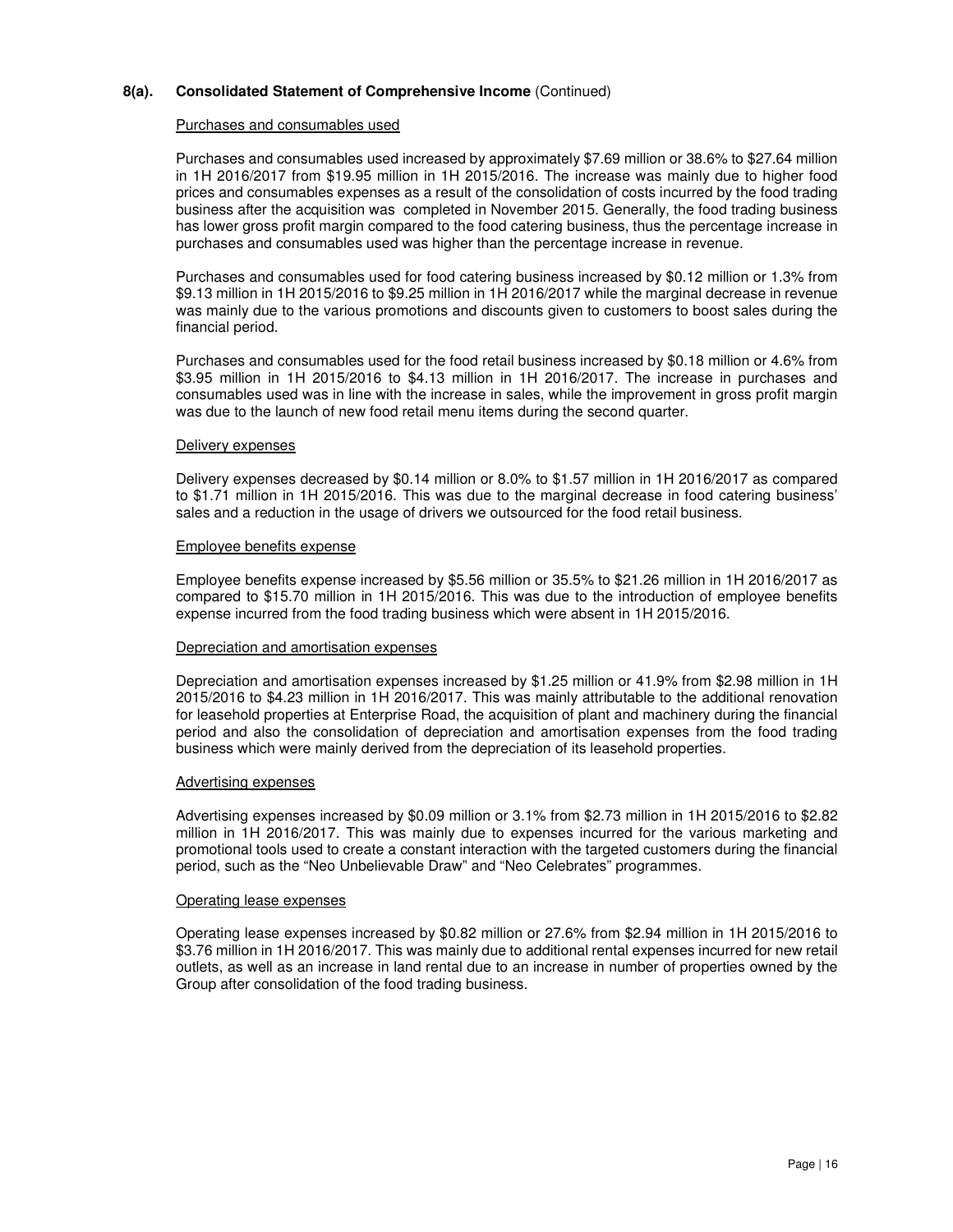#### **Utilities**

Utilities increased by approximately \$0.53 million or 29.1% from \$1.85 million in 1H 2015/2016 to \$2.38 million in 1H 2016/2017. The increase was mainly due to the consolidation of utilities from the food trading business, as well as a higher electricity tariff contract which was committed by the food trading business.

## Other expenses

Other expenses increased by \$0.75 million or 16.5% from \$4.55 million in 1H 2015/2016 to \$5.30 million in 1H 2016/2017. The increase was mainly due to the consolidation of other expenses incurred by the food trading business. Other expenses were largely attributable to credit card charges, professional and legal fees, repair and maintenance, upkeep of motor vehicles, insurance expenses and low value asset items expensed in profit or loss instead of being capitalised.

#### Finance costs

Finance costs increased by approximately \$0.48 million or 77.8% from \$0.63 million in 1H 2015/2016 to \$1.11 million in 1H 2016/2017 mainly due to the increase in bank borrowings to fund the acquisition of subsidiaries, new property, plant and equipment acquired through term loans and finance leases.

#### Profit before income tax

The Group's profit before income tax increased by \$0.13 million or 55.5% from \$0.24 million in 1H 2015/2016 to \$0.37 million in 1H 2016/2017. The challenges faced by the Group's profit before income tax was mainly due to the seasonality effect for the first half yearly in food catering business, the competitiveness in food retail markets and integration costs of the food manufacturing business.

#### Income tax expense

The income tax expense of the Group decreased by \$0.32 million or 73.4% from \$0.44 million in 1H 2015/2016 to \$0.12 million in 1H 2016/2017 primarily due to over-provision of income tax expense in prior and current financial year which tax losses from non-profitable business will be utilised by profitable business under group tax relief.

## Profit for the financial period

As a result of the above review, the Group's profit after income tax and attributable to the owners of the parent increased by \$0.17 million from \$0.27 million in 1H 2015/2016 to \$0.44 million in 1H 2016/2017 while the net loss attributable to non-controlling interests decreased by \$0.28 million from \$0.47 million to \$0.19 million.

## **8(b). Review of Financial Position of the Group as at 30 September 2016**

#### Current assets

The Group's current assets decreased by \$6.69 million from \$39.51 million as at 31 March 2016 to \$32.82 million as at 30 September 2016. The Group's inventories decreased by \$3.20 million mainly due to the improvement in inventory control of the food manufacturing business. The decrease in trade and other receivables of approximately \$0.57 million resulted from the tightening of credit control in food manufacturing and food trading businesses. Prepayments decreased by \$0.19 million and cash and cash equivalents decreased by \$1.69 million.

The Group's assets classified as held for sale with a total carrying amount of \$1.04 million as at 31 March 2016 relate to the properties being disposed off to third parties for a total cash consideration of \$2.86 million, which were completed in 2Q 2016/2017.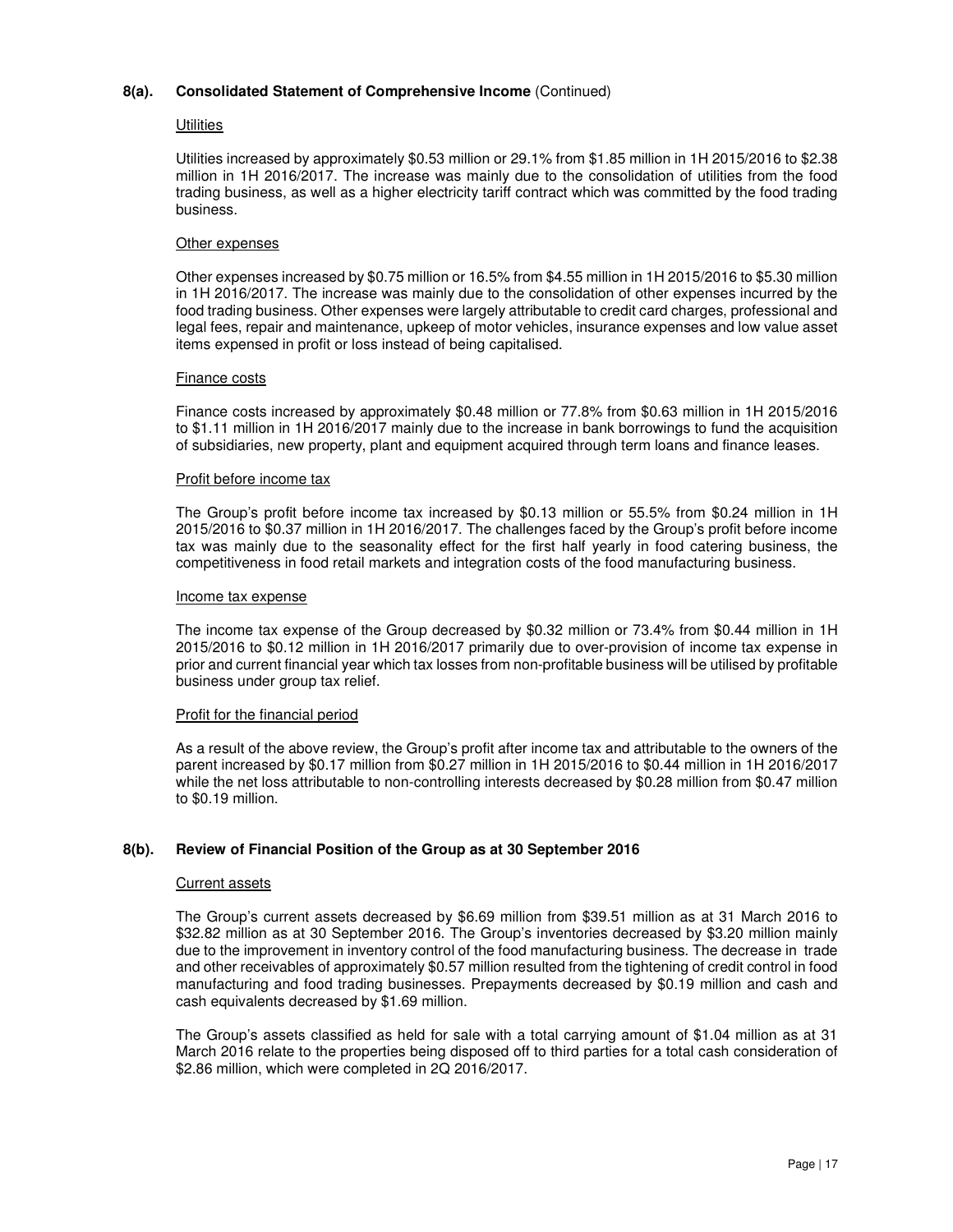## **8(b). Review of Financial Position of the Group as at 30 September 2016** (Continued)

#### Non-current assets

The Group's non-current assets increased by \$14.30 million from \$89.11 million as at 31 March 2016 to \$103.41 million as at 30 September 2016 primarily due to the acquisition of a new property at 22 Senoko Way for a purchase consideration of \$15.00 million as well as the purchase of other plant and equipment and intangible assets of approximately \$3.94 million. This is offset by depreciation and amortisation charges of \$4.23 million for 1H 2016/2017 and a decrease in available-for-sale financial assets of \$0.25 million due to a loss on fair value changes based on its quoted market price.

## Current liabilities

The Group's current liabilities decreased by \$4.99 million from \$54.20 million as at 31 March 2016 to \$49.21 million as at 30 September 2016. This was mainly attributable to a decrease in trade and other payables of \$4.49 million due to prompt payment to suppliers and payment of income taxes of \$0.62 million which is offset by the net drawdown of current bank borrowings of \$0.15 million.

#### Non-current liabilities

The Group's non-current liabilities increased by \$12.34 million from \$38.17 million as at 31 March 2016 to \$50.51 million as at 30 September 2016 primarily due to the financing obtained for the acquisition of 22 Senoko Way, offset by the reclassification from non-current bank borrowings to current bank borrowings based on the repayment terms.

#### Net current liability position

As at 30 September 2016, the Group was in a net current liability position of \$16.38 million, mainly due to the effects of the acquisition of the food manufacturing business, recent acquisition of a new property at 22 Senoko Way and losses in the food retail business.

Taking into consideration that the Group's recent disposal of the 14 Senoko Way property as announced on 1 November 2016, intended disposal of certain other properties and based on the Group's internal budget and cash flow planning, the Board of Directors of the Company ("**Directors**") believe that the Group would be able to meet its short-term obligations as and when they fall due. Barring unforeseen circumstances, the Directors believe that the Group's negative working capital position would be overcome in the longer term as the Group realises the synergistic benefits of the acquisition of the food manufacturing business and results from new initiatives implemented to increase efficiency and productivity for the food retail business.

## **8(c). Consolidated Statement of Cash Flows**

The Group's net cash generated from operating activities in 1H 2016/2017 of \$4.30 million, mainly resulted from operating cash flows before working capital changes of \$3.69 million and an increase in net working capital of \$1.22 million, offset by the income tax paid of \$0.62 million.

The increase in net working capital was mainly due to the decrease in inventories of approximately \$3.12 million, decrease in trade and other receivables of approximately \$0.46 million, and decrease in prepayments of approximately \$0.19, offset by the decrease in trade and other payables of approximately \$2.53 million.

The Group's net cash flows used in investing activities of \$14.73 million during 1H 2016/2017 were mainly attributable to the purchase of property, plant and equipment of \$17.86 million, offset by the proceeds of \$2.86 million from disposal of assets classified as held for sale and \$0.27 million from disposal of plant and equipment. The cash used in the purchase of property, plant and equipment was mainly attributable to the acquisition of the new property at 22 Senoko Way with purchase consideration of \$15.00 million.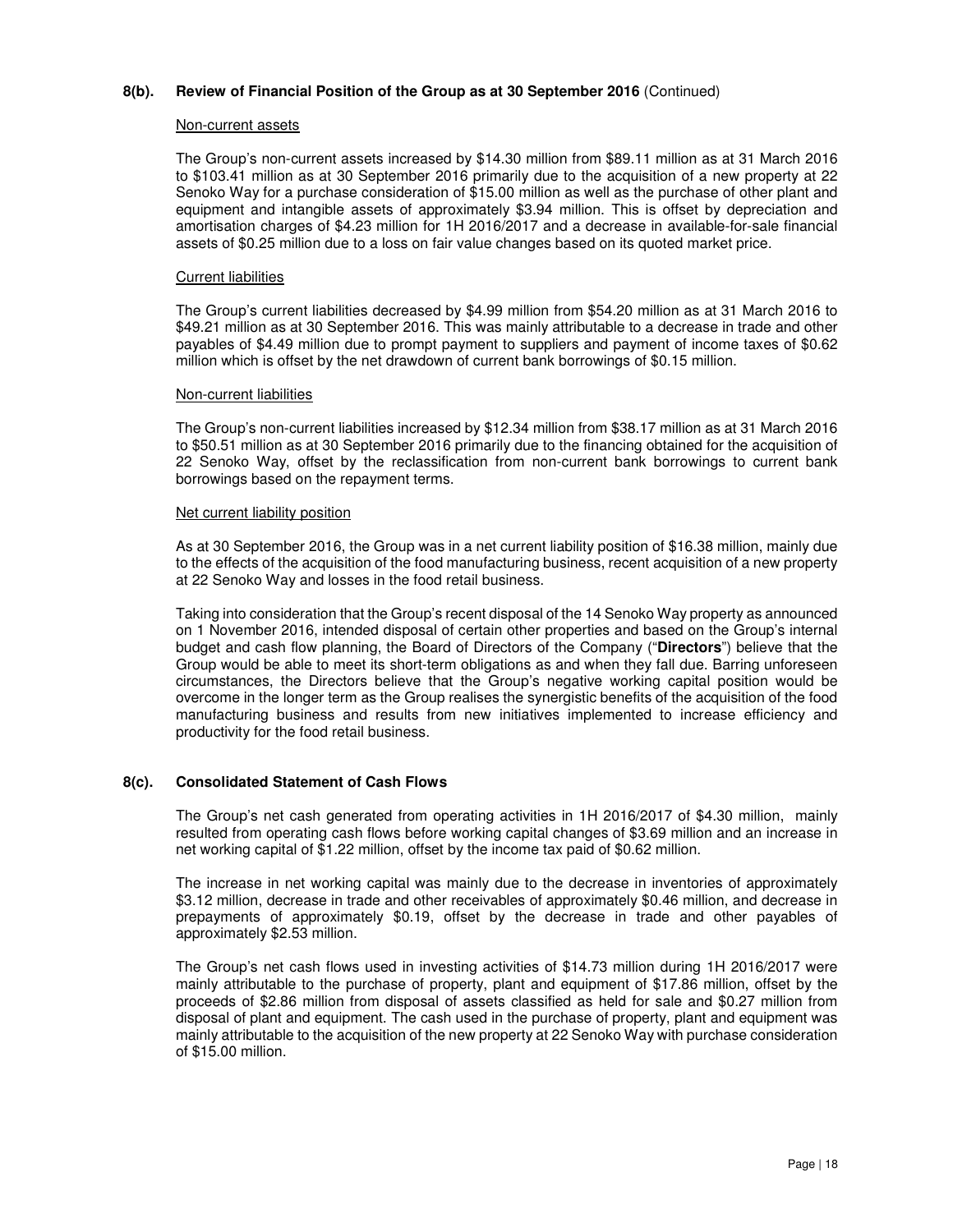## **8(c). Consolidated Statement of Cash Flows** (Continued)

The Group's net cash flows from financing activities of \$8.57 million during 1H 2016/2017 were mainly due to the drawdown of bank borrowings of \$24.12 million and contribution from the non-controlling shareholders of \$1.50 million in respect of the ordinary shares issued in Thong Siek Holdings Pte Ltd, a 55%-owned subsidiary of the Company, which is offset by the repayment of bank borrowings of \$13.25 million, repayment of finance lease payables of \$1.23 million, dividends paid of \$1.46 million and interest payment of \$1.11 million.

As a result of the above, the net decrease in cash and cash equivalents during 1H 2016/2017 was \$1.86 million.

#### **9. Where a forecast, or a prospect statement, has been previously disclosed to our shareholders, any variance between it and the actual results.**

The previous commentary relating to the Group's profitability for the full financial year ending 31 March 2017 ("**FY2017**") contained in Paragraph 10 of the Company's results announcement for 1Q 2016/2017 dated 4 August 2016 remains unchanged.

## **10. A commentary at the date of the announcement of the significant trends and competitive conditions of the industry in which the group operates and any known factors or events that may affect the group in the next reporting period and the next 12 months.**

The outlook of the industry which we operate in is expected to remain challenging.

The food catering business would continue to focus on strengthening its recurring income streams by pursuing more corporate clients and venue partnerships.

The food retail business would review its business model in order to reduce the losses for the Group.

Following the vertical expansion of the Group's value chain into the food manufacturing and food trading businesses, the Group seeks to achieve back-end integration with the potential of greater profitability and economies of scale, by restructuring the operations of food manufacturing business. The Group would also widen its product offering for the food manufacturing business. Meanwhile, the food trading business continues to grow and consistently contribute to the Group.

The Company has previously announced on 1 November 2016 that Thong Siek Holdings Pte. Ltd. ("**TSH**"), a 55%-owned subsidiary of the Company through Thong Siek Food Industry Pte. Ltd., a whollyowned subsidiary of TSH has accepted an offer from Jurong Town Corporation in relation to the disposal of 14 Senoko Way (the "**Property**") for a cash consideration of \$10.0 million (the "**Disposal**") and the Disposal was completed on 1 November 2016 (the "**Announcement**"). Based on the latest audited consolidated financial statements of the Group for the financial year ended 31 March 2016, the carrying amount of the Property as at 31 March 2016 was approximately \$15,454,000 and the Disposal is expected to result in a loss on disposal of approximately \$5,454,000. The net proceeds from the Disposal was approximately \$3,518,000. Please refer to the Announcement for more details.

Barring any unforeseen circumstances, and depending on how quickly the Group is able to successfully integrate its new acquisitions, performance of the subsidiaries, as well as results arising from the food retail business review, the Company expects the Group's operations to remain profitable for the current year.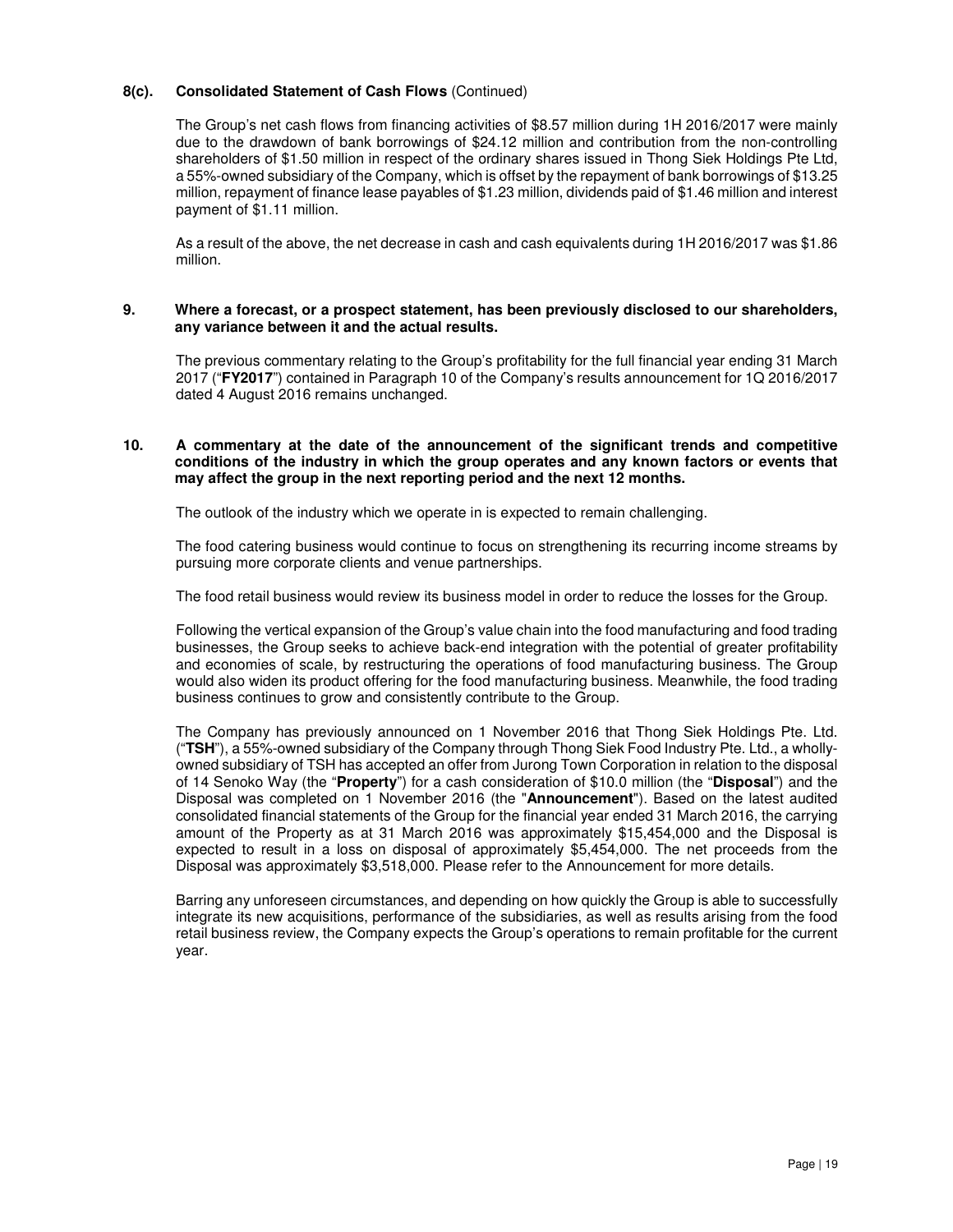## **11. Dividend**

**a. Current Financial Period Reported On** 

 **Any dividend declared for the current financial period reported on?** 

None

**b. Corresponding Period of the Immediately Preceding Financial Year** 

**Any dividend declared for the corresponding period of the immediately preceding financial year?** 

None

**c. Whether the dividend is before tax, net of tax or tax exempt. If before tax or net of tax, state the tax rate and the country where the dividend is derived. (If the dividend is not taxable in the hands of shareholders, this must be stated).**

Not applicable

**d. The date the dividend is payable** 

Not applicable

**e. Books closure date** 

Not applicable

## **12. If no dividend has been declared/recommended, a statement to that effect**

There is no dividend declared in this quarter.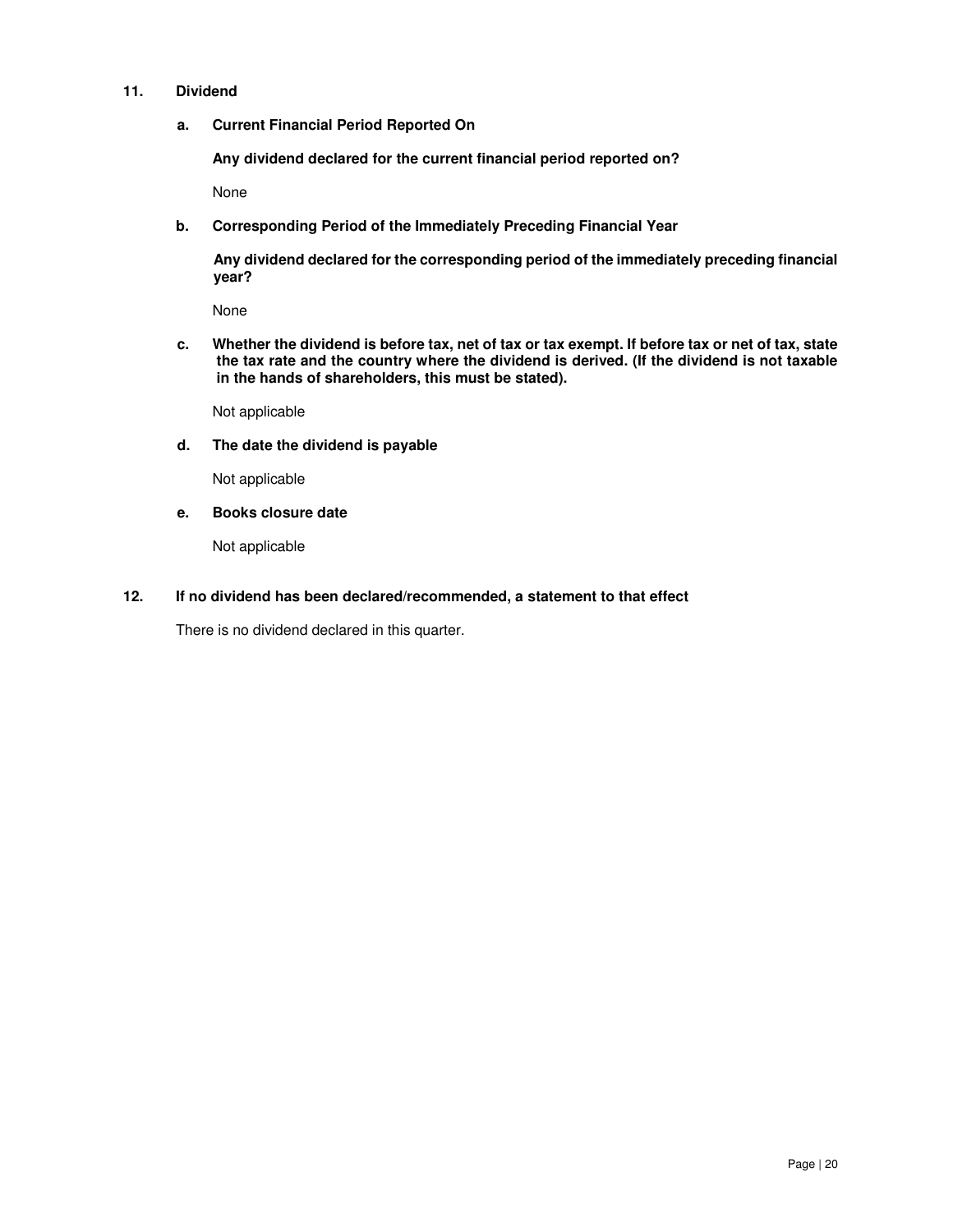#### **13. Interested person transactions**

| Name of interested person                                                                           | Aggregate value of all<br>interested person transactions<br>during the financial period<br>under review<br>(excluding transactions<br>less than \$100,000 and<br>transactions conducted<br>under shareholders'<br>mandate pursuant to Rule 920)<br>\$'000 | Aggregate value of all<br>interested person transactions<br>conducted under<br>shareholders' mandate<br>pursuant to Rule 920<br>(excluding transactions<br>less than \$100,000)<br>\$'000 |
|-----------------------------------------------------------------------------------------------------|-----------------------------------------------------------------------------------------------------------------------------------------------------------------------------------------------------------------------------------------------------------|-------------------------------------------------------------------------------------------------------------------------------------------------------------------------------------------|
| Neo Kah Kiat                                                                                        |                                                                                                                                                                                                                                                           |                                                                                                                                                                                           |
| (i) GUI Solutions Pte Ltd<br>Cost of goods and services<br>purchased<br>Rental and utilities income | 121.8<br>12.0                                                                                                                                                                                                                                             |                                                                                                                                                                                           |
| (ii) Office premise lease expense <sup>1</sup>                                                      | 48.6                                                                                                                                                                                                                                                      |                                                                                                                                                                                           |
| Neo Kah Kiat and Liew Oi Peng                                                                       |                                                                                                                                                                                                                                                           |                                                                                                                                                                                           |
| (i) Office premise lease expense <sup>2</sup>                                                       | 98.2                                                                                                                                                                                                                                                      |                                                                                                                                                                                           |
| (ii) Rental of hostel for staff welfare                                                             | 6.0                                                                                                                                                                                                                                                       |                                                                                                                                                                                           |
| (iii) Twinkle Investment Pte Ltd<br>Rental of yacht<br>Office premise lease                         | 120.0                                                                                                                                                                                                                                                     |                                                                                                                                                                                           |
| expense <sup>3</sup>                                                                                | 51.6                                                                                                                                                                                                                                                      |                                                                                                                                                                                           |

#### **Notes:**

The Group has not obtained any general mandate from shareholders for interested person transactions pursuant to Rule 920 of the SGX-ST Listing Manual.

- (1) The office premise lease expense paid to the Company's director, Neo Kah Kiat, in 1H 2016/2017 relates to #05-04 at Enterprise One amounting to approximately \$48,600. As the terms of the tenancy agreement for the office premise were supported by independent valuations and with lease period of 3 years, the lease thereunder is not required to comply with Catalist Rule 906 in relation to the approval of the shareholders of the Company as exempted under Catalist Rule 916(1).
- (2) The office premise lease expense paid to the Company's directors, Neo Kah Kiat and Liew Oi Peng, in 1H 2016/2017 relates to lease expense for #05-03 and #05-05 at Enterprise One amounting to approximately \$98,200. As the terms of the tenancy agreements for the office premises were supported by independent valuations and with lease period of 3 years, the leases thereunder are not required to comply with Catalist Rule 906 in relation to the approval of the shareholders of the Company as exempted under Catalist Rule 916(1).
- (3) The office premise lease expense paid to the Twinkle Investment Pte Ltd, which is jointly owned by Neo Kah Kiat and Liew Oi Peng, in 1H 2016/2017 relates to lease expense for #05-03 and #05-05 at Enterprise One amounting to approximately \$51,600. As the terms of the tenancy agreement for the office premise were supported by independent valuations and with lease period of 3 years, the lease thereunder is not required to comply with Catalist Rule 906 in relation to the approval of the shareholders of the Company as exempted under Catalist Rule 916(1).